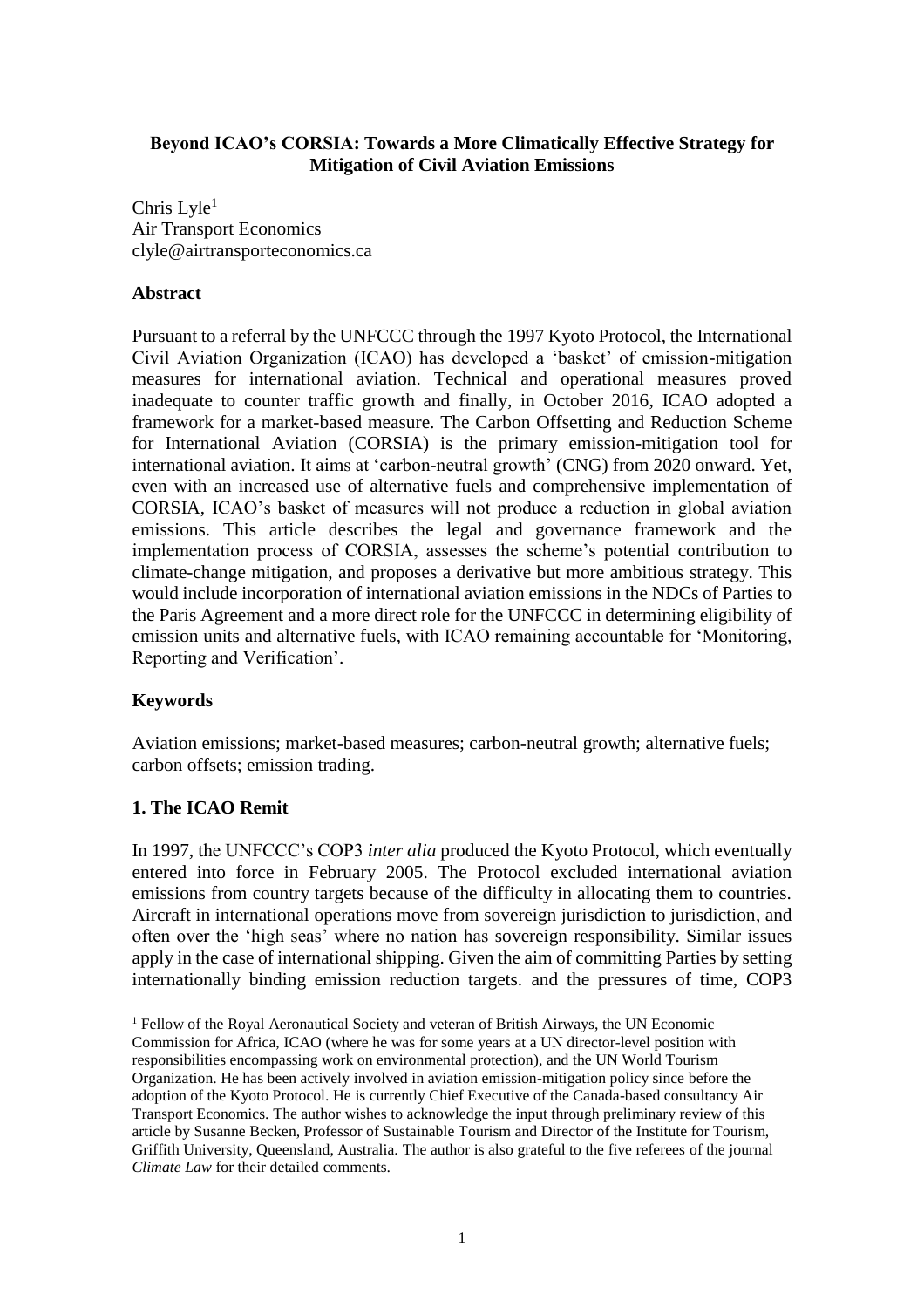decided (Article 2(2) of the Protocol): 'The Parties included in Annex I shall pursue limitation or reduction of emissions of greenhouse gases not controlled by the Montreal Protocol from aviation and marine bunker fuels, working through the International Civil Aviation Organization and the International Maritime Organization, respectively.'<sup>2</sup>

ICAO has been addressing this remit since early 1998. The remit has proved to have substantial constraints, particularly as far as market-based measures are concerned. ICAO's geographic and policy ambit reflects its membership of 192 states, well beyond the UNFCCC's 40 Annex I countries (Developed Nations and Nations with Economies in Transition). Moreover, there are significant barriers to applying an Annex I/non-Annex I industrialized/other-country-type concept in relation to 'equality of treatment' and certain other provisions in the 1944 Convention on International Civil Aviation (known as the Chicago Convention).<sup>3</sup>

The 1944 Convention would seem to proscribe nation-based discrimination. Article 1 of the Convention recognizes the complete and exclusive sovereignty of every state over the airspace above its territory; Article 11 declares that the laws and regulations of a state relating to the admission, departure, or operation, of aircraft are to be applied to the aircraft of all states without distinction as to nationality; and Article 15 (on 'Airport and similar charges') enunciates that 'conditions' (not further specified) applied by a state must be uniform as between national and foreign aircraft. The Convention is silent on sovereignty regarding airspace over the high seas, where it is recognized that no state should exercise sovereignty; however, Article 12 declares that in airspace above the high seas the rules in force are to be those established under the Convention, and ICAO has proceeded to establish such rules.

With the adoption of the Paris Agreement and ongoing developments in the UNFCCC, the Kyoto Protocol is expected to lapse after the current commitment period through to 2020. Specific text addressing international aviation and shipping emissions was cut out of the Paris Agreement during COP21—with cursory consultation at most—and it proved too difficult to reintroduce such text in the pressures of the final hours. So, while there is a general assumption that States will continue to work through ICAO pursuant to the Kyoto Protocol's reference, this is open to question, as international aviation may conceivably now fall - at least in part - under the Paris Agreement. In the meantime, ICAO reports to each session of the UNFCCC's Subsidiary Body on Scientific and Technical Advice (SBSTA). In turn, SBSTA routinely notes the views expressed by parties and invites the ICAO Secretariat to continue its reporting to sessions of the SBSTA on its ongoing work on relevant issues.<sup>4</sup>

There is a fundamental governance difference between the Paris Agreement and the ICAO provisions. Paris uses a 'bottom up' model, based on individual country contributions. The primary role of ICAO is setting and auditing global safety and security standards, for which a 'top down' process is key. The Organization has no precedent for

<sup>&</sup>lt;sup>2</sup> In the case of aviation, bunker fuels are effectively those fuels used in international (but not domestic) operations.

<sup>3</sup> *Convention on International Civil Aviation,* ICAO Doc7300/9, *Part I, Air Navigation*; through *Part II*, the Convention formed ICAO, now a Specialized Agency of the United Nations.

<sup>4</sup> See most recently FCCC/SBSTA/2017/L.20.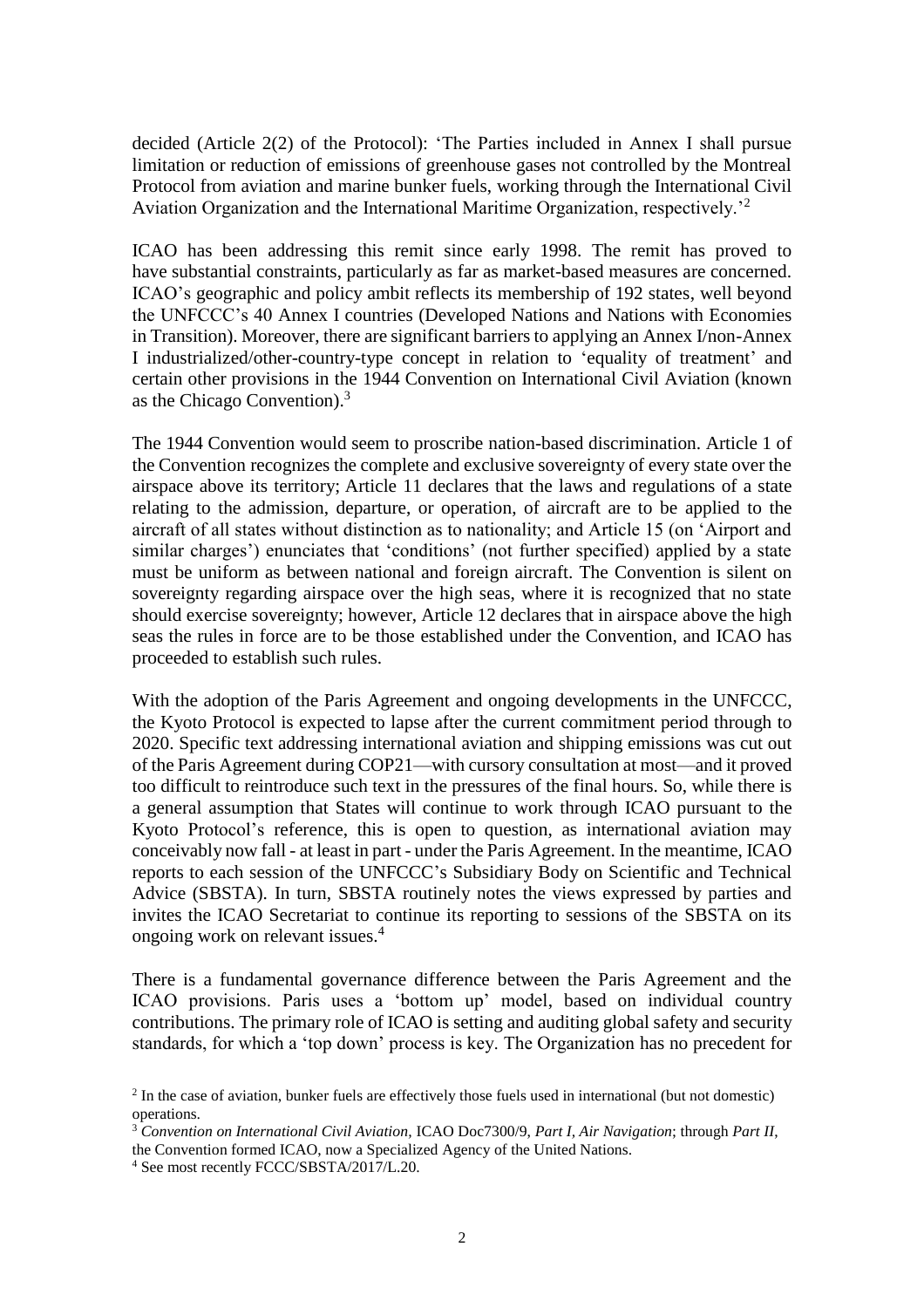a bottom-up process, which is more pragmatic for economic matters, and ICAO's provisions apply equally to all its member States.

One elemental weakness in the treatment of international aviation emissions through ICAO is that there is no directly identifiable national commitment, only a global 'sectordetermined' contribution; and so, the contribution of international aviation emissions does not have a high profile nationally. Not only is potential action diluted, international aviation is treated in a silo and not in the context of differing national circumstances and the relative contribution of aviation to the economy—notably for cases where tourism is critical. Moreover, while membership of the UNFCCC and ICAO is essentially the same, the UNFCCC's mandate is to reduce greenhouse gas concentrations in the atmosphere while general motivation of ICAO is to protect and promote international aviation.

ICAO's past and ongoing success has lain predominantly with air navigation, safety, and security matters. The Organization has never managed to reach a multilateral aviation agreement on economic issues, despite several attempts. This has led to the extensive bilateral regulatory process (with some regional regulation) for air services that remains in place today. ICAO has also long recognized that each State will move at its own pace according to circumstances, and that the Organization's role on matters of economic policy is to provide analysis and guidance, not to prescribe.<sup>5</sup>

#### **2. Need for Market-Based Measures**

One of ICAO's strategic objectives is to improve air navigation capacity and efficiency. Technical and operational improvements in aviation *inter alia* reduce airline fuel consumption and hence greenhouse gas emissions per traffic unit. Yet even with implementation of the new ICAO CO<sub>2</sub> 'Standard' for aircraft<sup>6</sup> and an anticipated increase in the use of alternatives to fossil fuels, the resulting per-unit reductions will be significantly exceeded by growth in traffic. Aviation's greenhouse gas emissions are expected to increase exponentially for the foreseeable future at a rate of around 3.5 per cent a year, doubling in twenty years.<sup>7</sup> Thus market-based measures (MBMs) are crucial if the impact of greenhouse gas emissions is to be mitigated for international air transport without prescribed restrictions on operations.

On the technical and operational fronts, since fuel costs are a substantial proportion of air-carrier costs, the incentive for increased efficiency is considerable. Efforts to improve aircraft types and air-navigation services have been commendable. Nonetheless, aviation will be predominantly fossil-fuel-dependent for the foreseeable future. Some of today's aircraft, as well as most aircraft entering into service between now and 2020, are likely to still be around in 2050. Radically new commercial aircraft types—such as blended wing-body, open-rotor, hydrogen-fuel-cell-powered, solar-assisted, and electric—exist at

<sup>5</sup> This was effectively recognized through Article 2(2) of the Kyoto Protocol being addressed not to ICAO directly but to Annex I Parties 'working through' ICAO.

<sup>6</sup> Applicable from 1 January 2018, the Standard will apply to new aircraft type designs from 2020, and to aircraft type designs already in-production as of 2023. Those in-production aircraft which by 2028 do not meet the standard will no longer be able to be produced unless their designs are sufficiently modified.

<sup>7</sup> Summarized from ICAO *Environmental Report 2016, Chapter 1: Aviation and Environmental Outlook,*  Environmental Trends in Aviation to 2050, at 18-19.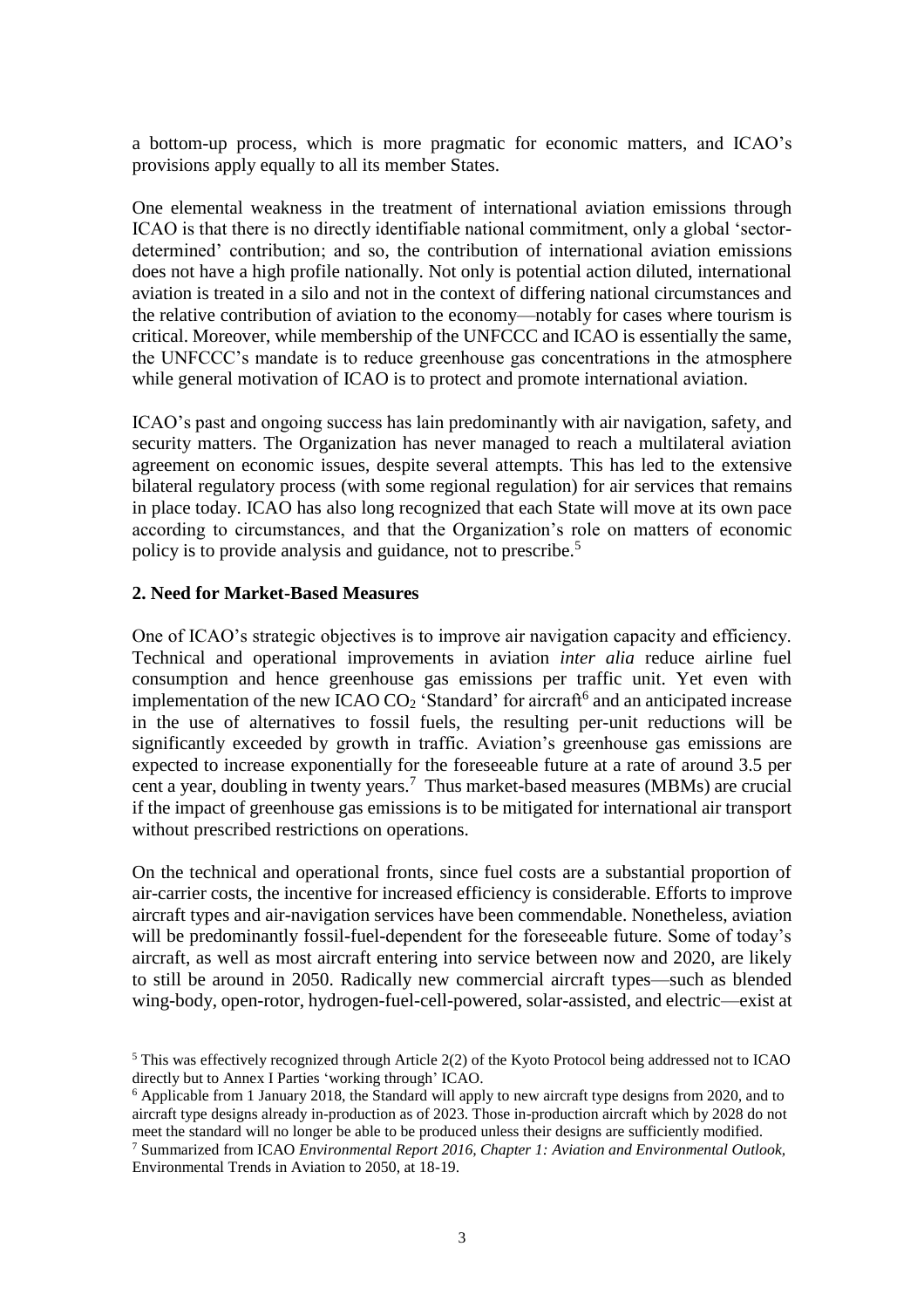present only on the drawing board or in small scale, and heavy investment in research is required soon if they are to have a major and timely impact. This will not be not easy to achieve in light of the scale of the needed investment and the increasing reluctance of governments to provide subsidies.<sup>8</sup>

Both industry and ICAO are assertively pursuing the evolution of sustainable alternative fuels (essentially biofuels), which would reduce greenhouse gas emissions per litre of fuel consumed—if only on the basis of their own conception of sustainability. While some such fuels have been proven to be technically viable, there remain questions as to their full life-cycle benefits, their impact on direct and indirect land-use change, and the availability of sustainable feedstock, along with considerable barriers regarding the necessary investment, pricing, and scaling up to a commercial level.<sup>9</sup> While no definitive assessment of the future contribution of alternative fuels for aviation emissions mitigation—particularly on a full life-cycle basis—can be made at present, they are unlikely to make a substantial contribution before 2040.<sup>10</sup>

When the concept of a global MBM was initially proposed for international aviation it was anticipated to be only a short-to-medium-term measure until such time as technology and sustainable alternative fuels delivered significant benefits. An MBM would not only help to achieve carbon-neutral growth (CNG) but would also lower emissions. There is now a realization that there is a 'wedge gap' to be filled merely to achieve CNG. Without additional mitigation measures, that gap will keep growing larger (Figure 1).

<sup>&</sup>lt;sup>8</sup> B. Chèze et al. (2013), *Will technological progress be sufficient to stabilize* CO<sub>2</sub> *emissions from air transport to the mid-term?* Transportation Research Part D: Transport and Environment, 18, at 91-96; Lynnette Dray, *An analysis of the impact of aircraft life cycles on aviation emissions mitigation policies*, 28 Journal of Air Transport Management (2013), at 62-69; M. D. Moore, *Misconceptions of Electric Aircraft and their Emerging Aviation Markets,* paper presented at the 52nd Aerospace Sciences Meting (2014)*;* Paul Peeters et al. *Are technology myths stalling aviation climate policy*, Transportation Research (Elsevier) Part D 44 (2016), at 30-42; Paul Peeters, *Tourism's impact on climate change and its mitigation challenges,* NHTV Breda University of Applied Sciences, November 2017, at 177-180; Tim Robinson, *Can easyJet short circuit electric airliner flight?,* Royal Aeronautical Society, 6 October 2017; and more generally, Royal Aeronautical Society, *Greener by Design* programme and *Aerospace*  magazine.

<sup>9</sup> Sammy El Takriti et al (2017), *Mitigating international aviation emissions: Risks and opportunities for alternative jet fuels*, International Council on Clean Transportation; European Parliament, *Emission Reduction Targets for International Aviation and Shipping*, IP/A/ENVI/2015-11, November 2015, at 18-19.

<sup>10</sup> See for example ICAO *Environmental Report 2016, Chapter I: Aviation and Environmental Outlook, Environmental Trends in Aviation to 2050*; International Council on Clean Transportation, briefing on *Alternative Jet Fuel Development and Deployment in North America,* June 2017; Paul Peeters*, Mitigating Aviation's Long Term Impact on Climate Change* (2016), paper presented at the Greener Aviation conference: Achievements and perspectives, Brussels, Belgium; and Peeters, supra note 8, *Tourism's impact*, at 179.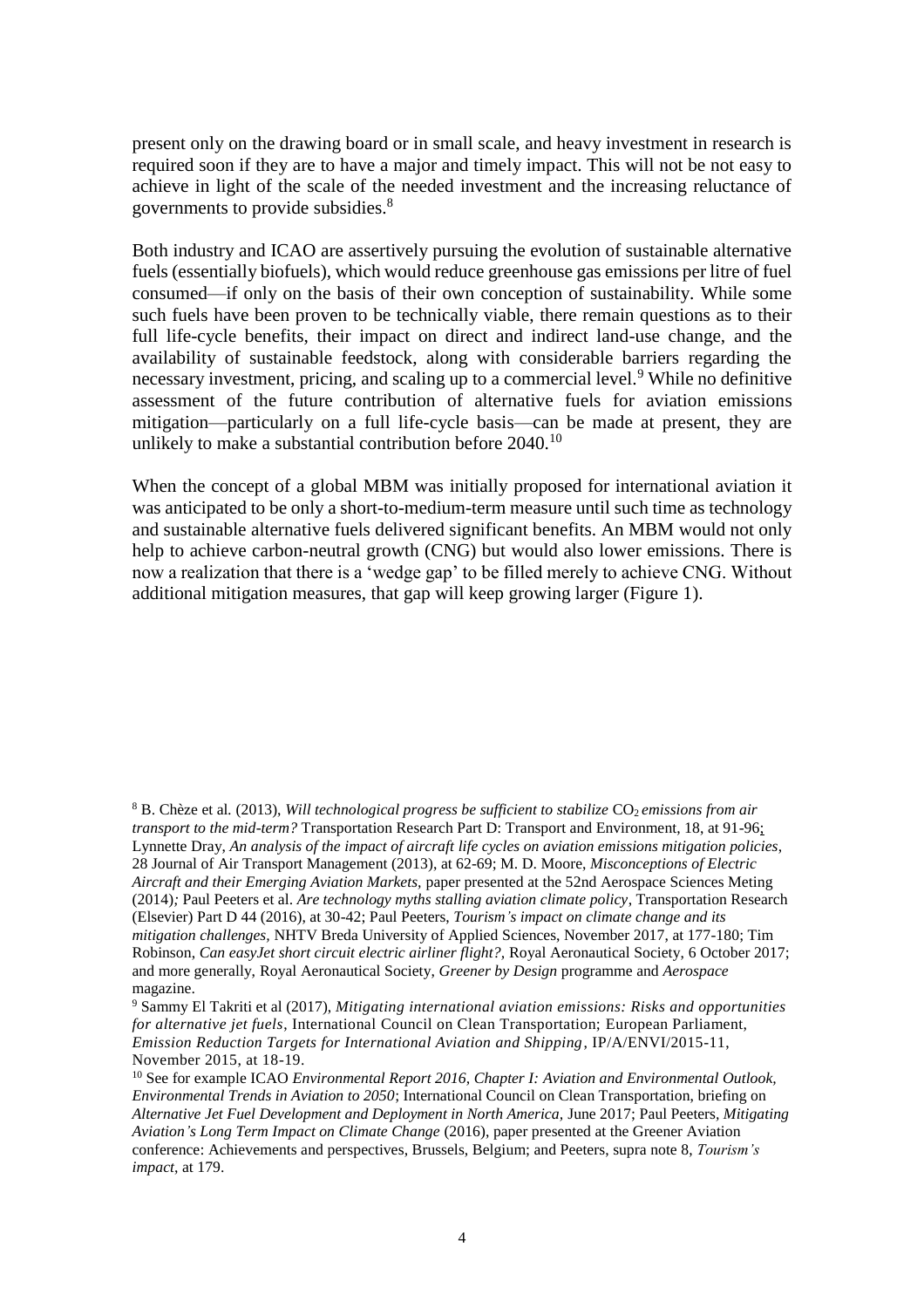

*Figure 1*. The figure shows the potential contribution of measures to mitigate a business-asusual increase in net  $CO<sub>2</sub>$  emissions from international civil aviation from 2010 through 2040. The red band displays the anticipated impact of operational improvements. The blue band stands for the improvement expected from technology developments. The green band—the wedge gap—represents the additional mitigation required to achieve ICAO's goal of CNG from 2020 onward. Use of alternative fuels and the application of market-based measures are shown here as filling the wedge gap. $11$ 

#### **3. The CORSIA Framework**

After years of consideration by ICAO, in October 2016 the Organization's Assembly adopted a framework for a globally applicable market-based measure, the so-called Carbon Offsetting and Reduction Scheme for International Aviation.<sup>12</sup> CORSIA is designed to address an aspirational goal of keeping global  $CO<sub>2</sub>$  emissions from international aviation from 2020 onward at the same level.<sup>13</sup> There is a planned 'pilot' phase of application starting in 2021, a 'first' phase starting in 2024, and a phase of full effectiveness from 2027 through 2035.<sup>14</sup>

CORSIA has an equal application to air carriers on a route-by-route basis. In this manner, it gets around the potential conflict between the UNFCCC's principle of Common But Differentiated Responsibility (CBDR) and the uniform-condition provisions of the Chicago Convention. Emissions are attributable not directly to a country but to each

<sup>14</sup> Ibid., Clause 9.

<sup>&</sup>lt;sup>11</sup> ICAO, *On Board: A Sustainable Future* (brochure), 2016, p. 2, <www.icao.int/environmentalprotection/Documents/ICAOEnvironmental\_Brochure-1UP\_Final.pdf>. The figure also appears in an ICAO 'CORSIA implementation' video and, more formally, with additional information, in ICAO Assembly Working Papers presented by the Council of ICAO on *Present and future trends in aircraft noise and emissions*, A38-WP/26 (2013) and A39-WP/55 (2016); also available on the ICAO public website. Reproduced with permission.

<sup>12</sup> Approved through ICAO Assembly ResolutionnmA39-3, *Consolidated statement of continuing ICAO policies and practices related to environmental protection – Global Market-based Measure (MBM) scheme*, linked to Resolution A39-2 *Consolidated statement of continuing ICAO policies and practices related to environmental protection—Climate Change.* The texts of all *Assembly Resolutions in Force (as of October 2016*) may be found in ICAO Doc10075.

<sup>&</sup>lt;sup>13</sup> ICAO Assembly Resolution A39-3, Clause 3.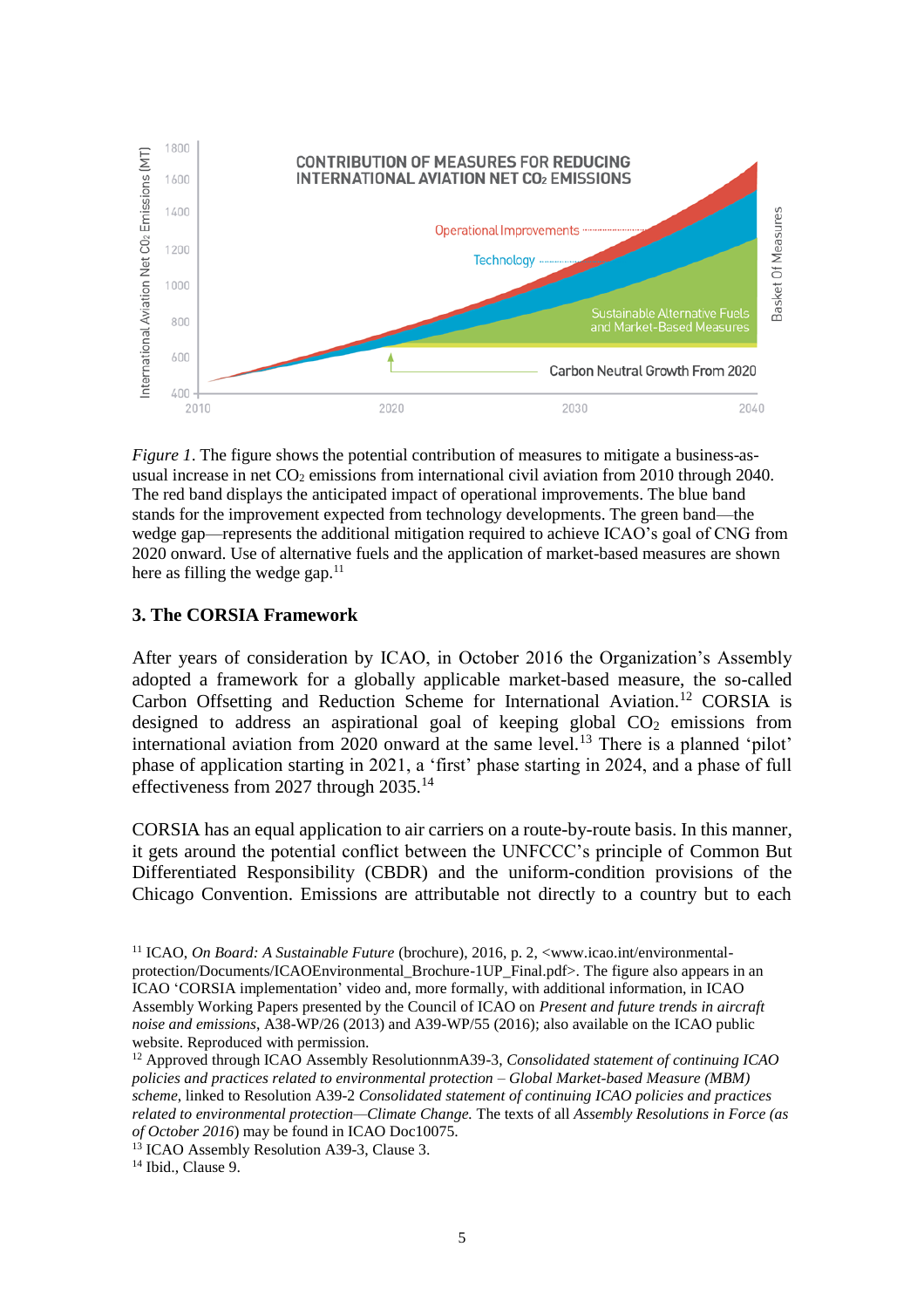carrier operating on each flight stage, with a country responsible for monitoring, verifying, and reporting on the emissions data and related offsets for each of its international aircraft operators on that flight stage. There are exemptions for flight stages to and from countries with a minimal share of international aviation traffic, Least Developed Countries, Landlocked Developing Countries, and Small-Island Developing States, although an exempted country may decide voluntarily to participate in CORSIA.<sup>15</sup>

The pilot and first phases of CORSIA are based on the voluntary participation of states. As at the end of February 2018, 73 States, representing 88 per cent of current global traffic (measured in international revenue tonne-kilometres), had indicated that they would participate from the outset.<sup>16</sup> This includes 20 States (of which 14 are European) in the group of 44 minimal-share-exempted countries, as well as twelve of the 90 other exempted countries. ICAO estimates that State representation after 2027 will cover more than 90 per cent of traffic; however, coverage would in practice be around 75 per cent, because the *flight-stage* exemptions will apply to carriers from non-exempted States as well as to those from exempted States.

Intensive implementation activity is underway. Key elements under development include Emissions Unit Criteria (EUC, used to define the quality of offsets and avoid double counting); Monitoring, Reporting and Verification (MRV); and the establishment of registries (which may be for individual countries or for groups of countries, with ICAO maintaining a consolidated central registry).<sup>17</sup>

## **4. Some Current Issues**

The CORSIA framework is a notable achievement, the result of a long, painstaking, and resource-heavy process for both ICAO and its member States. Some important challenges remain before CORSIA is implemented.

In addition to the considerable complexity inherent in achieving a common approach for 192 States, other issues are now having to be addressed. For example, there was considerable debate both prior to, and at, ICAO's 2016 Assembly on whether each aircraft operator should be responsible for offsetting its own increase in emissions in a given year of the scheme, or whether a collective sector-growth factor should be used. In the end, a phase-in from global to operator-level emissions was applied, supported by seemingly complex mathematical formulae.<sup>18</sup> Another issue is that the CNG goal is not fully global but defined with reference to participating states, requiring an adjustment in the baseline each time an additional State decides to participate.<sup>19</sup>

 $18$  Ibid., Clause 11.

<sup>15</sup> Ibid., Clauses 9 and 10. In a seemingly counterintuitive provision to mitigating emissions, a new carrier entrant is exempted from the application of CORSIA for the first three years or until its annual emissions exceed 0.1% of total 2020 emissions, whichever comes first (Clause 12). Exemptions also exist for small operators, humanitarian, medical and firefighting operations (Clause 13).

<sup>&</sup>lt;sup>16</sup> As reported on the ICAO website, at <www.icao.int/environmental-protection/Pages/market-basedmeasures.aspx>.

<sup>&</sup>lt;sup>17</sup> ICAO Assembly Resolution A39-3, Clause 20.

 $19$  Ibid., Clause  $11(g)$ .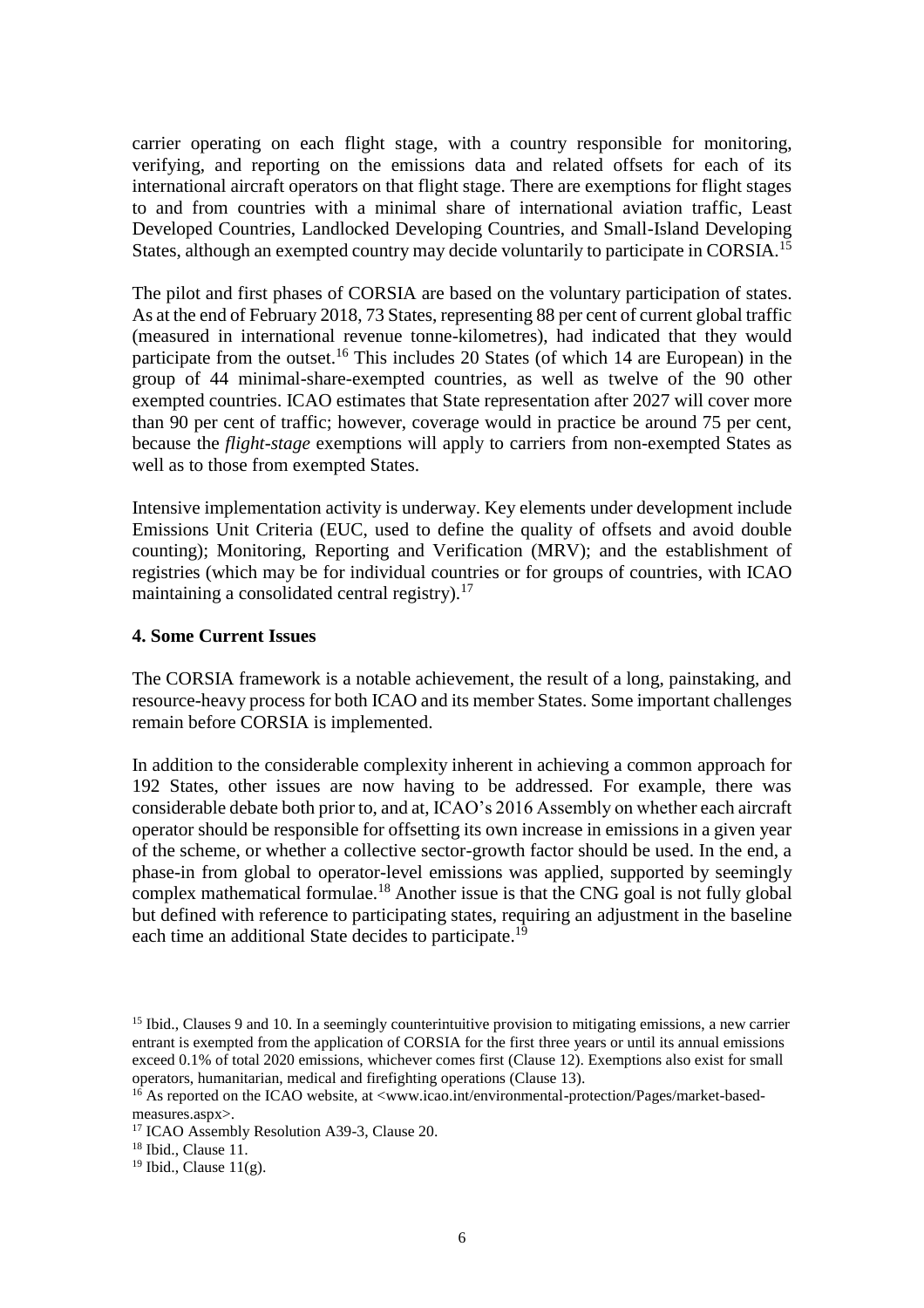There are more fundamental issues regarding participation. ICAO carefully avoids use of the word 'mandatory' for the period from 2027 onward—and with good reason: the Organization has no direct authority over its member States, and so it will be up to each State to decide whether to stay in CORSIA right through to 2035. Consideration was given some years ago to developing a legally binding convention on a global MBM (or more broadly on implementation of the 'basket' of measures), but as even an ICAO Assembly Resolution<sup>20</sup> is not binding,<sup>21</sup> the approach was quickly abandoned as unwieldy, time-consuming, lacking in flexibility, and liable to induce disputes.

EUC and MRV are to be based on ICAO 'Standards and Recommended Practices' (SARPs). CORSIA-related SARPs are being fast-tracked for final review by the ICAO Council in June 2018, with a deadline for disapproval or filing of differences in September 2018, and applicability from 1 January 2019 onward.<sup>22</sup> ICAO is looking at how the contribution of alternative fuels with their relatively lower greenhouse gas emissions might be assessed in the CORSIA context. It has yet to articulate definitively what is a sustainable alternative fuel or what are eligible emission units (both are controversial issues, which might more appropriately be the responsibility of the UNFCCC). One concern at present is that CORSIA may be a competitor to airline biofuel use since it would be considerably cheaper to buy offsets than biofuels.<sup>23</sup>

Applying SARPs to what, in effect, are economic regulatory issues is a new venture for ICAO, with potentially broad and worrisome ramifications. SARPs have evolved from Article 37 of the Chicago Convention, on the adoption of international standards and procedures, linked with Article 38 on departures from these standards and procedures. A Recommended Practice is essentially a suggestion, and even in relation to a Standard a

 $20$  The CORSIA framework was adopted through an Assembly Resolution (A39-3).

<sup>21</sup> Brian F. Havel and Gabriel S. Sanchez, *The Principles and Practices of International Aviation Law,*  Cambridge University Press (2014), at 59*.*The ICAO legal framework is also addressed in Michael Milde, *International Air Law and ICAO* (third edition, October 2016, Elsevier). A more general reference is Pablo Mendes de Leon), *Introduction to Air Law* (Tenth Edition, 2017, Deventer: Wolters Kluwer). A more specific and directly relevant book, if written prior to the evolution of CORSIA is Alejandro Piera*, Greenhouse Gas Emissions from International Aviation, Legal and Policy Challenges*, Eleven International Publishing, Netherlands (2015). Distinctions between the legal regimes of air navigation and international air transport were addressed by Thomas Leclerc in a doctoral thesis at Leiden University in November 2017 entitled *A Corrective Approach to Reduce* Aircraft *Greenhouse Gas Emissions* (in French).

 $^{22}$  A so-called 'CORSIA package' of proposed SARPS was transmitted to all ICAO 192 member states on 5 December 2017 (ICAO State letter AN 1/17.4-17/129). States were requested to forward their comments on the proposals to ICAO by 5 March 2018, an unusually short consultation period. The 128 page document includes administrative procedures, draft Implementation Elements and supporting documents (the SARPS themselves taking up 31 pages).

<sup>23</sup> Delegations of Brazil and Indonesia, Second ICAO Conference on Aviation and Alternative Fuels, (CAAF2), Mexico City, Mexico, 11-13 October 2017, WP/18 on *Proposals for an ICAO Vision on Aviation and Alternative Fuels and for Ensuring a Smooth Transition to the Phase Out of CORSIA MBM;*  also articulated by speakers at ICAO *Alternative Fuels Seminar* and *CORSIA Seminar,* 8-9 February and 10-11 May 2017, Montreal, Canada. See, in addition, John Broderick, *Voluntary Carbon Offsetting for Air Travel*, in *Climate Change and Aviation*, Gössling and Upham Eds, Earthscan 2009, at 339-346; International Council on Clean Transportation, briefing on *Alternative Jet Fuel Development and Deployment in North America,* June 2017*;* Stockholm Environment Institute, *Supply and sustainability of carbon offsets and alternative fuels for international aviation*, Working Paper 2016-03; P. Peeters, *Mitigating Aviation's Long-Term Impact on Climate Change* (2016): Paper presented at the Greener Aviation conference: Achievements and perspectives, Brussels, Belgium.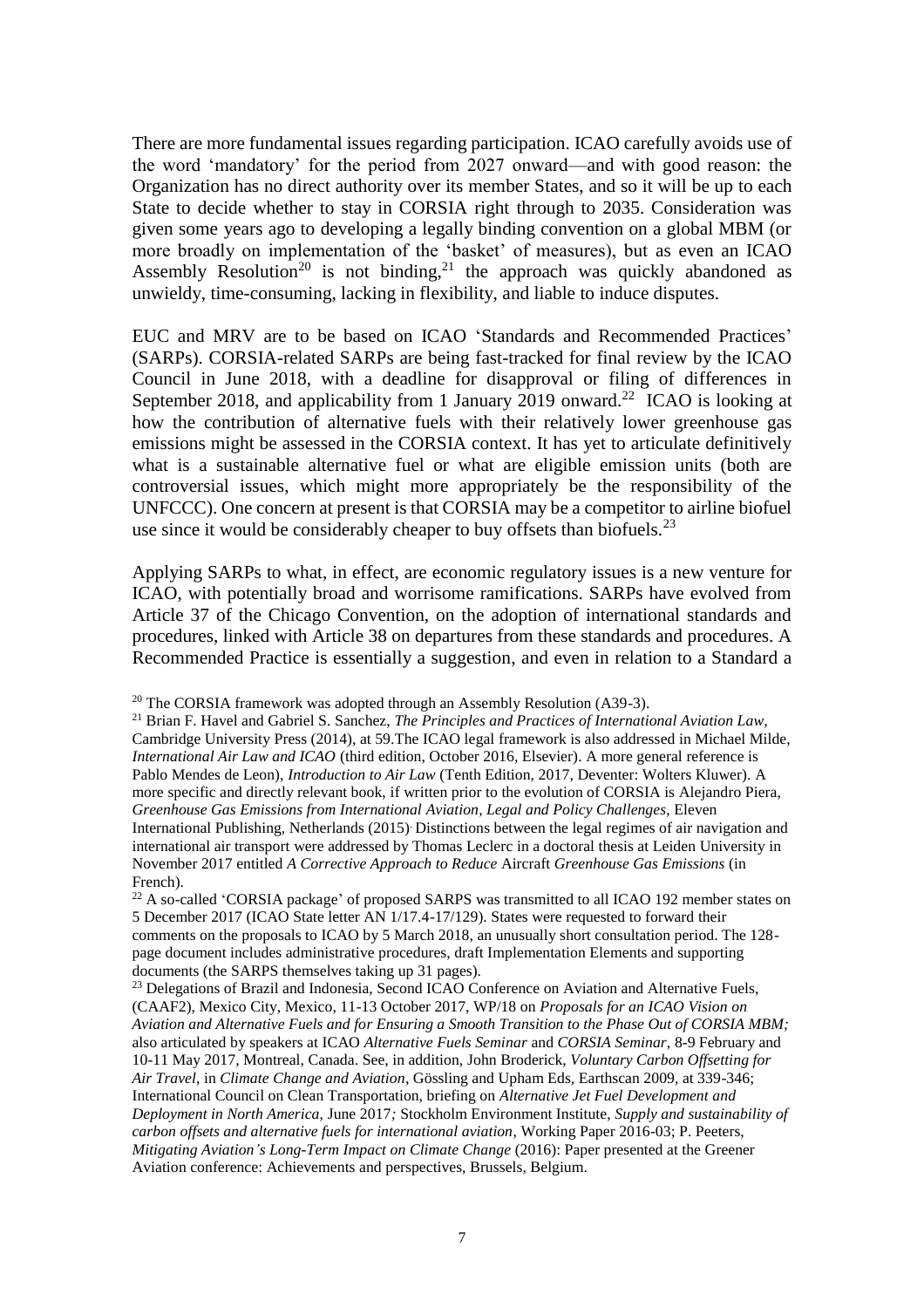State is free to 'notify a difference', with numerous such filings on record. While ICAO undertakes audits in member States of many of the Standards it sets, and while it can make proposals where a discrepancy is found, it is not in a position to apply penalties or sanctions. Where a State objects to a difference filed by another State, or perceives an inadequacy by another State in meeting an ICAO Standard, it may take its own remedial action (Article 33 of the Convention). This has included conditioning or prohibiting the operation to its territory of a carrier from the State in question—although such drastic action is almost always predicated on a safety or security issue. Hopefully, in the case of CORSIA, responsive action would be in the form of remedial assistance to a 'defaulting' State. In their authoritative and comprehensive *Principles and Practices of International Aviation Law*, Havel and Sanchez summarize a reliance on SARPs to achieve emission reductions as 'problematic: they are, at best, legally ambiguous'.<sup>24</sup>

One issue with CORSIA's MRV SARPs is the filing of data. This is expected of all international air carriers from 2019 onward, and it applies as well to those from exempted countries.<sup>25</sup> The provision of statistics to ICAO is a legal requirement under Article 67 of the Chicago Convention, yet submission has by no means been universal. The ICAO Secretariat has had to use a number of additional information sources to achieve comprehensive data estimates. Its estimating procedure is essentially for planning purposes; it is not one with financial, and hence potential policy or legal implications, as with data for CORSIA. More broadly, there is the issue of achieving participation by all States in the filing of data. Given the high proportion of global traffic coverage, this issue seems more administrative than substantive, especially as a number of countries have no international airline.

The above issues are for the most part recognized and are being assessed by ICAO member States as part of the CORSIA implementation programme. Ultimately, there may be a need to establish a dispute-resolution process to deal with, among other things, the EUC and MRV aspects of CORSIA. The Chicago Convention provides for dispute settlement (Article 84); however, it is the type of adjudication that leads to laborious, time-consuming, and expensive proceedings and has rarely been invoked.

A substantial constraint of CORSIA is not only that is it a lowest-common-denominator scheme amongst a wide range of options, individual States are not encouraged to be more ambitious, not even voluntarily. The directive in the relevant ICAO Assembly Resolution, namely that 'CORSIA, or any other scheme decided by the Assembly, is to be the MBM applying to  $CO<sub>2</sub>$  emissions from international aviation',<sup>26</sup> is designed to counter additional ambition. Such exclusivity contrasts with the generic application provisions of the Paris Agreement, where Article 6 recognizes that some parties will choose to pursue voluntary cooperation to allow for higher ambition.

CORSIA's exclusivity feature was aimed primarily at the European Union with its EU Emissions Trading System. In 2008 the European Union decided to incorporate aviation into its ETS from 2012 onward; however, after concerns raised by a number of non-EU countries regarding the inclusion of their carriers, the European Union decided to exempt

<sup>24</sup> Havel and Sanchez, supra note 21, at 232.

 $25$  ICAO Assembly Resolution A39-3, Clause 20 (b).

<sup>26</sup> Ibid., Clause 19.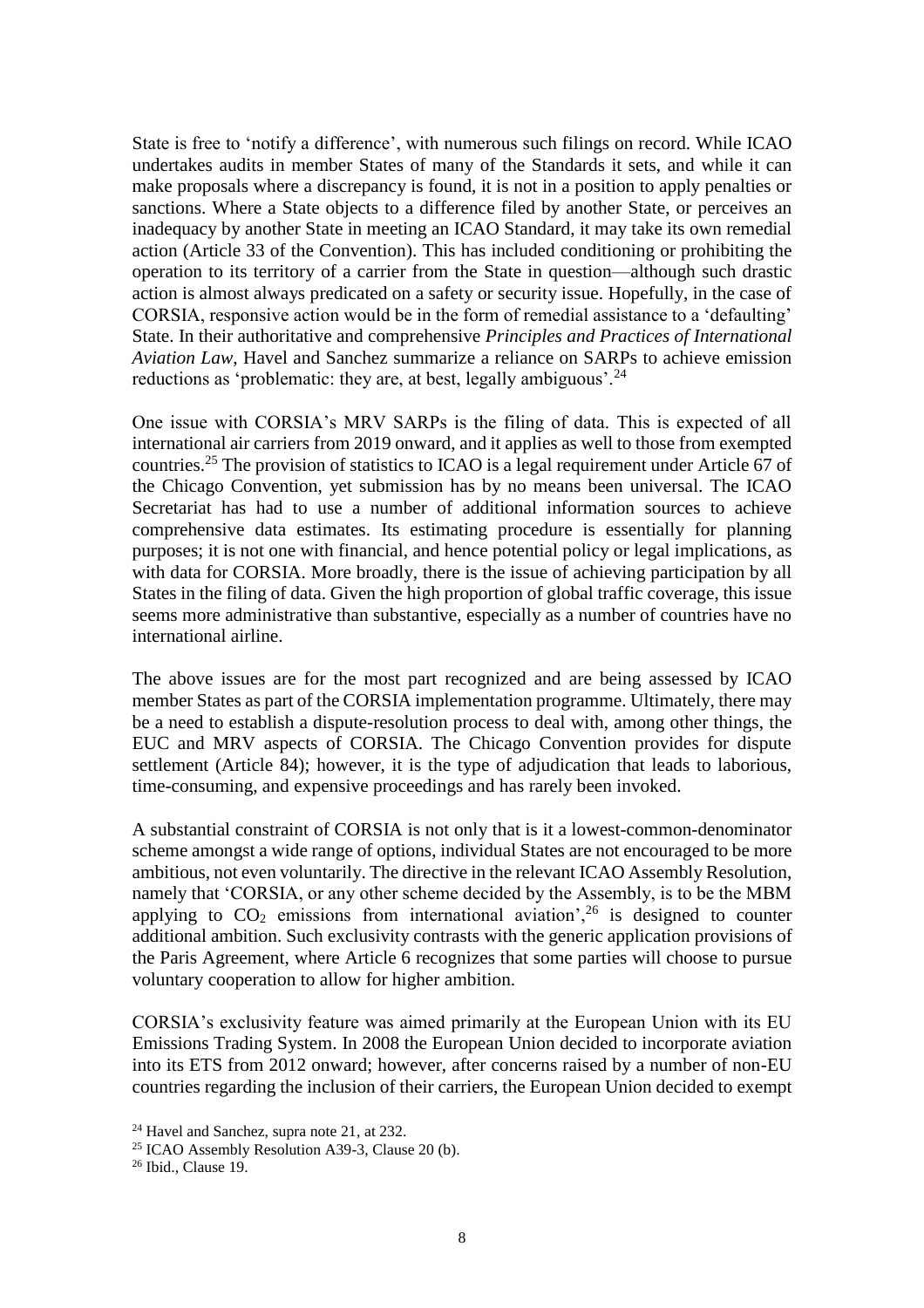flights to and from (but not within) Europe, pending the outcome of ICAO's work on a global MBM.<sup>27</sup> The European Union is currently undertaking a general review of its ETS and considering how to integrate the aviation element consistently with CORSIA.<sup>28</sup> An important distinction is that the EU ETS applies to all aviation emissions, not just to those above 2020 levels, and one option might be to retain the ETS's applicability to emissions below CNG 2020. (A related issue is whether the United Kingdom will continue to participate in the EU ETS after Brexit.)

## **5. Adequacy of Offsetting and CNG**

Beyond the challenges faced in implementing CORSIA, there are some fundamental concerns regarding its concept.

Carbon offsetting is not the primary emission-mitigation measure or even the primary MBM in almost any country. There are ongoing concerns regarding certain types of offset projects, notably those that change primary and secondary agricultural land usage and those targeted at reducing deforestation (on the ground that they serve to avoid emission increases rather than effect emission reductions). $^{29}$ 

Particularly with an aviation-specific EUC, there are likely to be political pressures from individual governments regarding prices and selection of offset projects (notably in favour of local, domestic ones, including, it has been suggested, domestic aviation). This is already an issue in ICAO negotiations, where some countries, including Brazil and China, reportedly reject the idea that the list of eligible units should be determined by the ICAO Council and prefer that States be allowed to apply the EUC criteria directly.<sup>30</sup> Furthermore, as noted earlier, the ICAO framework would include a range of exemptions and not be legally binding or by any means universally applied in practice.

More broadly, there are increasing concerns about the value and effectiveness of offsetting. According to a study for the European Commission, $31$  carbon offsets are not working. The research found that 85 per cent of the offset projects used by the European

<sup>27</sup> Oeko Institut, Study prepared for ENV1 Committee, *Emission Reduction Targets for International Aviation and Shipping* (2015); also see *Proposal for a regulation of the European Parliament and of the Council amending Directive 2003/87/EC to continue current limitations of scope for aviation activities and to prepare to implement a global market-based measure from 2021*, COM(2017) 54, 3.2.2017, 2017/0017(COD), Ordinary legislative procedure (COD) (Parliament and Council on equal footing; formerly 'co-decision').

<sup>28</sup> For a comparative analysis, see: CE Delft (2016) *A comparison between CORSIA and the EU ETS for Aviation*; and Janina Scheelhaase et al, *EU ETS versus CORSIA: A critical assessment of two approaches to limit air transport's CO<sup>2</sup> emissions by market-based measures,* 67 Journal of Air Transport Management (2018), at 55-62.

<sup>29</sup> Susanne Becken and Brendan Mackey, *What role for offsetting aviation greenhouse gas emissions in a deep-cut carbon world*?, 63 Journal of Air Transport Management (2017), at 71-83; Brendan Mackey et al, *Untangling the confusion around land carbon science and climate change mitigation policy*, 3 Nature Climate Change (2013), at 552-557.

<sup>&</sup>lt;sup>30</sup> Interventions in joint meeting of European Parliament Committee on Industry, Research and Energy and Committee on the Environment, Public Health and Food Safety, 11 September 2017, followed up by correspondence with author.

<sup>31</sup> Oeko Institut, Study prepared for DG CLIMA, *How additional is the Clean Development Mechanism?* Reference: CLlMA.B.3/SERl2013/0026r, Berlin, March 2016.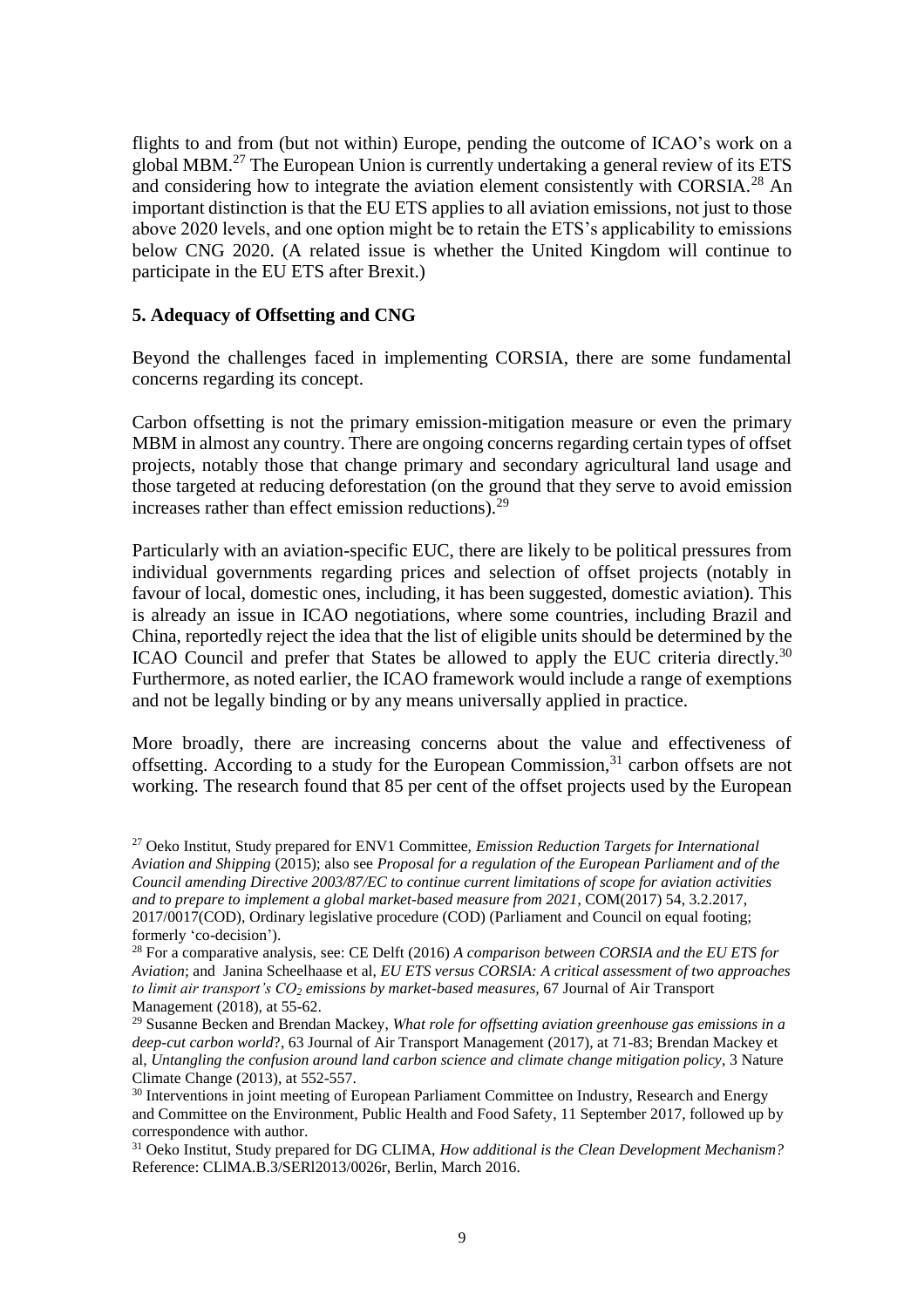Union under the Clean Development Mechanism failed to reduce emissions. The European Union had decided that an aircraft operator was entitled to use international credits 'up to a maximum of 1.5% of its verified emissions' during the period from 2013 to 2020, but that such carbon offsets (for aircraft operators or more generally for 'stationary installations') would not be allowed for the purpose of meeting European emission goals after 2020.<sup>32</sup> CORSIA, being founded on carbon offsetting, would appear to be in contradiction with the European regulation. A Griffith University (Australia) study on the offsetting of aviation greenhouse-gas emissions raises a number of concerns.<sup>33</sup> Other studies address weaknesses in CORSIA's offsetting provisions.<sup>34</sup>

Former UNFCCC Executive Secretary Christiana Figueres has pointed out that offsetting 'is not a silver bullet, nor an alternative to the deep and decisive emission reductions that economies and communities have to make now and into the future'.<sup>35</sup> Offsets carry the risk of encouraging people to believe that they need not change their behaviour, thus creating irreversibility in consumption and production patterns. Offsetting often lacks due diligence on effectiveness and requires costly management and administration.<sup>36</sup> Ultimately, while carbon offsetting may function as a tolerable interim mechanism, it is not a means of reducing air-transport emissions.

In regard to other MBM options, emission trading and carbon taxes have been proven viable and effective for other industries, although in the case of international aviation they have been shown as likely to have a minimal effect on traffic, and hence on emissions.<sup>37</sup> While taxes did not figure in the evolution of ICAO's MBM, they were proposed by the Russian Federation at ICAO's 2016 Assembly session,<sup>38</sup> in the form of a flat charge per tonne of aviation fuel used for international flights and in association with use of CDM offsets. Other options suggested from time to time have included 'fee and dividend',<sup>39</sup> a

<sup>&</sup>lt;sup>32</sup> Commission Regulation (EU) No 1123/2013 of 8 November 2013 on determining international credit entitlements pursuant to Directive 2003/87/EC of the European Parliament and of the Council. <sup>33</sup> Becken and Mackey*,* supra note 29.

<sup>34</sup> Aoife O'Leary, Columbia Law School Sabin Center for Climate Change Law, *Transparency and ICAO's Aviation Offsetting Scheme: Two Separate Concepts?,* November 2017; Carbon Market Watch, *Visibility Unlimited: Transparency of the New Aviation Carbon Market*, November 2017; Fern, *Cheating the climate: the problems with aviation industry plans to offset emissions*, September 2016; Fern, *Unearned Credit: Why aviation industry forest offsets are doomed to fail,* November 2017.

<sup>35</sup> UN Climate Change Secretariat Press Release *Purchasing of Offsets to Generate Funds for Vulnerable Communitie*s, Bonn, Germany, 9 July 2014.

<sup>36</sup> S. Gössling et al., *Voluntary Carbon Offsetting Schemes for Aviation: Efficiency, Credibility and Sustainable Tourism*, 15(3) Journal of Sustainable Tourism (2007), at 243-248.

<sup>37</sup> See, e.g., Richard S. J. Tol, *The impact of a carbon tax on international tourism*, Transportation Research Part D: Transport and Environment, Volume 12 Issue 2, March 2007, at 129-142; also many internal ICAO analyses and working papers.

<sup>38</sup> ICAO Assembly, 39th Session, 2016, Working Paper 387, *The Clean Development Mechanism (CDM) as an alternative to the to CORSIA*. See also M. Cames et al., *How additional is the Clean Development Mechanism? Analysis if the application of current tools and proposed alternatives* (No. CLIMA.B.3/SER2013/0026r), Oeko Institut, Berlin.

 $39$  Fee and dividend is an MBM for reducing carbon emissions, levying a progressively-rising tax on carbon-based fuels, then returning some or all of the revenue to the general public as a regular energy dividend.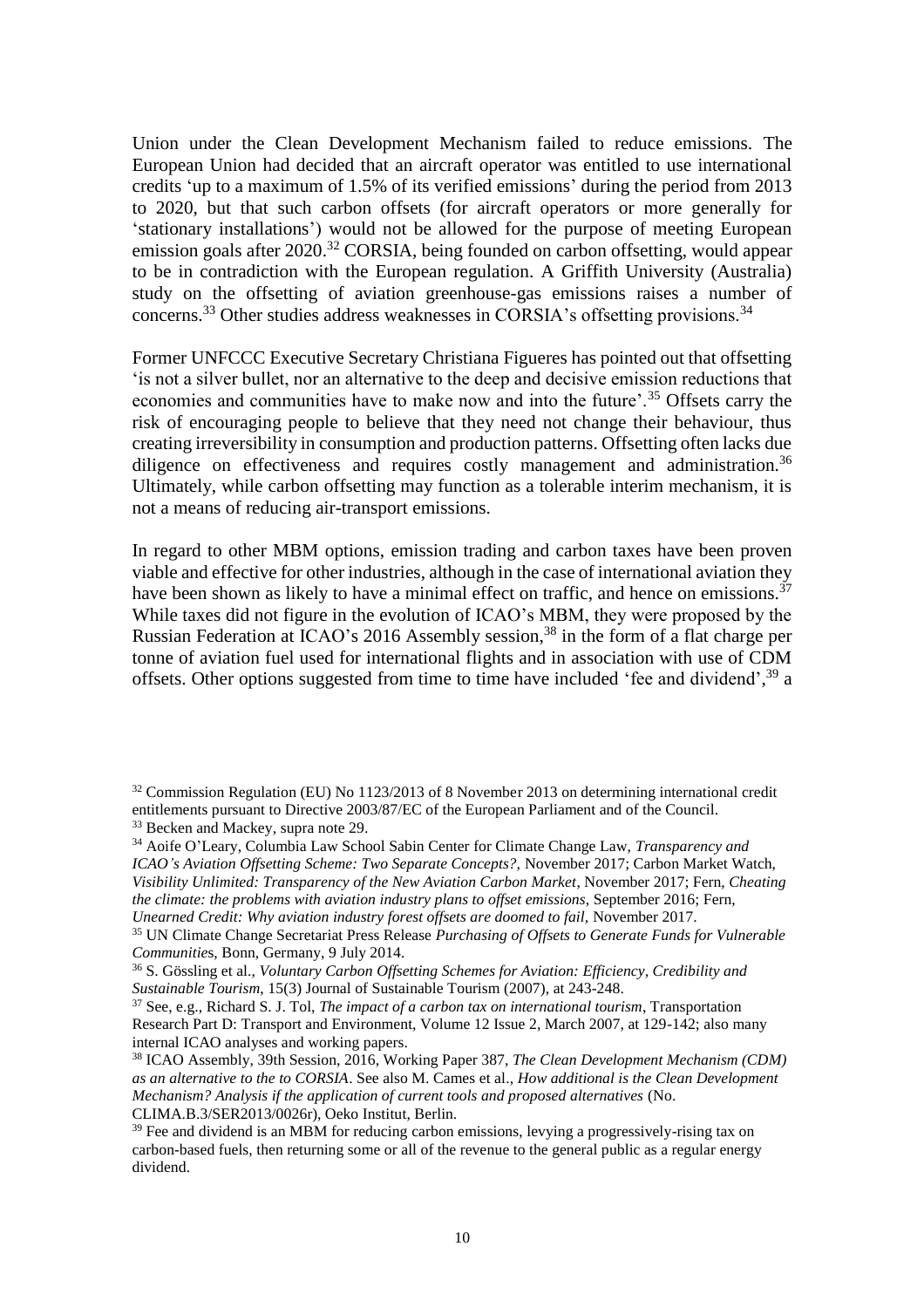global departure tax, $40$  and a frequent-flyer tax. $41$  The revenues from such options would be directed to emission mitigation. If imposed in the form of excise duties, such levies would be consistent with ones applied by governments generically, or to other industries, and they would not infringe directly on the present regime of tax exemption for international air transport.<sup>42</sup>

While a current ICAO Assembly Resolution assets that, with its member States, the Organization will 'strive to limit or reduce the impact of aviation greenhouse gas emissions on the global climate,  $43$  the focus is almost entirely on  $CO<sub>2</sub>$ , although ICAO has also developed a Standard for aircraft on non-volatile particulate matter.<sup>44</sup> ICAO, lacking a long-term emission-reduction target, has agreed rather on an 'aspirational goal' for a global fuel-efficiency improvement of 2 per cent per annum through to  $2050^{45}$ . The air-transport industry, since 2009, has had a reduction target for net aviation  $CO<sub>2</sub>$ emissions of 50 per cent by 2050 relative to 2005 levels.<sup>46</sup> In 2019, the ICAO Council is expected to consider a long-term aspirational emission-mitigation goal in the context of efforts to limit the increase in the global average temperature to less than 2.0/1.5ºC above pre-industrial levels. This is to be developed through an analysis by ICAO's Committee on Aviation Environmental Protection (CAEP). However, such an evaluation would be better carried out in the framework of the UNFCCC and the Paris Agreement.

Based on an environmental trend assessment by CAEP, international aviation fuel consumption is estimated to grow between 2.8 and 3.9 times by 2040 compared to 2010 levels.<sup>47</sup> Implementation of CORSIA will contribute *pro rata* much less than any of the first NDCs to which 169 Parties had committed under the Paris Agreement as at the end of February 2018. Targeted emission reductions for aviation may understandably be lower than for other sectors due to the current non-availability on scale of alternative fuels, but if Paris Agreement targets are to be achieved, reductions from aviation are necessary. Such (relative) reductions by 2030 are already being considered in the European Union;<sup>48</sup> and the United Kingdom's Committee on Climate Change has stated that UK aviation emissions should be capped at 2005 levels (compared to the 1990 baseline used for all other sectors).<sup>49</sup>

#### **6. CORSIA: The Bottom Line**

<sup>40</sup> Numerous countries and airports already charge departure taxes, for funding aviation—notably airports, or for the general exchequer (a prime example of the latter being the United Kingdom's Air Passenger Duty).

<sup>41</sup> For example, *Levy on frequent leisure flyers proposed to make airport expansion unnecessary*, The Guardian, 20 June 2015.

<sup>42</sup> ICAO, infra note 70.

<sup>43</sup> ICAO Assembly Resolution A39-1, Appendix A Clause 1.

<sup>&</sup>lt;sup>44</sup> ICAO Assembly, 39th Session, 2016, Working Paper 51, Civil aviation and the environment, at 5.1.

<sup>45</sup> ICAO Assembly Resolution A39-2, Clause 4.

<sup>46</sup> ICAO Assembly, 39th Session, Working Paper 155 Revision No. 1, *Industry views on a global marketbased measure for international aviation*, at para 1.1.

<sup>47</sup> ICAO, supra note 7.

<sup>48</sup> European Parliament, *Emission Reduction Targets for International Aviation and Shipping*, IP/A/ENVI/2015-11, November 2015.

<sup>49</sup> *Meeting the UK aviation target: Options for reducing emissions to 2050*, 8 December 2009.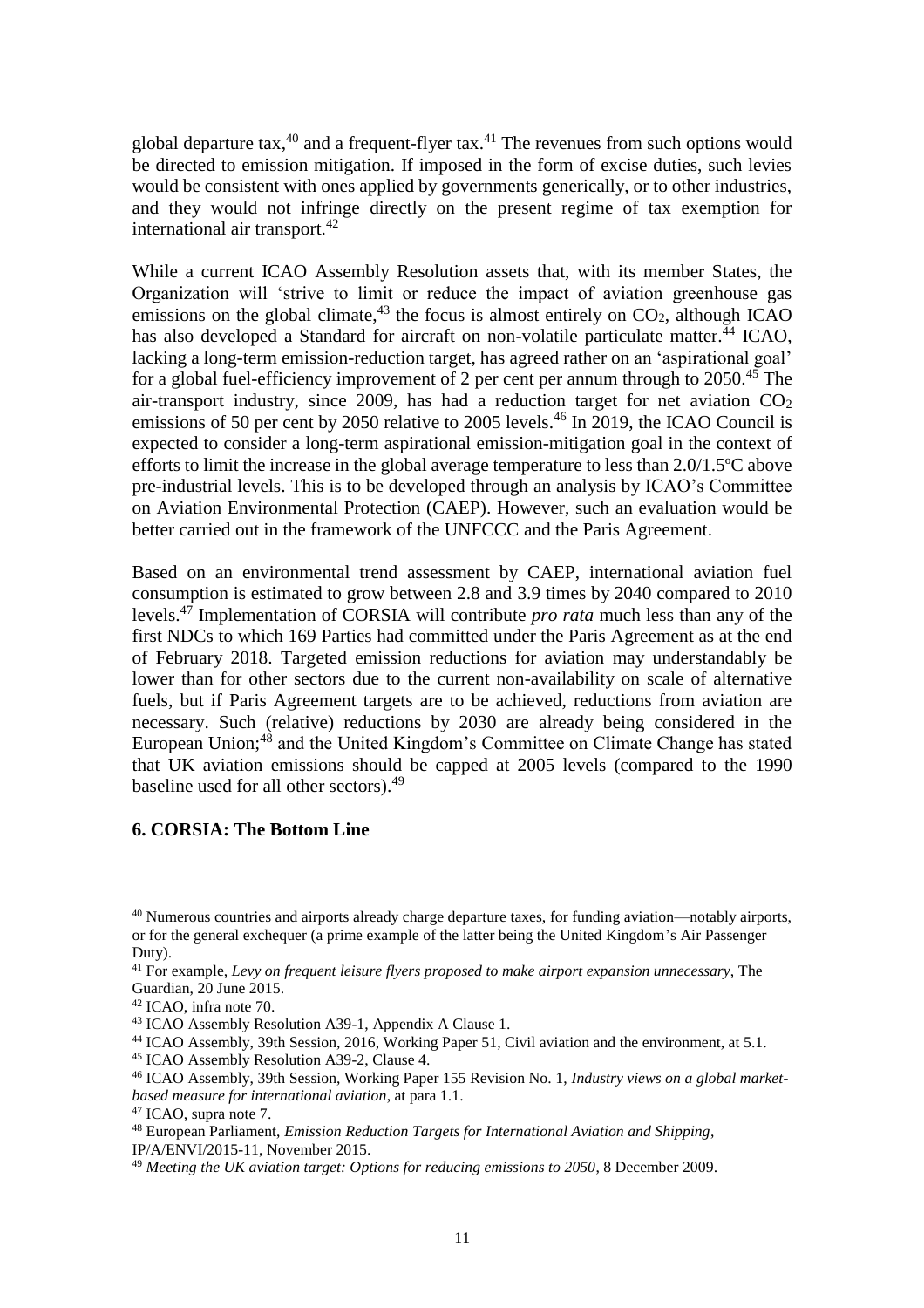UNEP's *Emissions Gap Report 2017* states that 'International aviation emissions are expected to grow from 0.5 Gt CO<sub>2</sub> e in 2017 to around 1.1 Gt CO<sub>2</sub> e in 2030'; moreover, 'ICAO's CORSIA is estimated to have a reducing impact of 0 to 0.3 Gt  $CO<sub>2</sub>$  e per year on global emissions in 2030', and that this wide range 'implies that the result will depend on the way the offsetting rules will be set'.<sup>50</sup>

If the CNG 2020 goal were actually to be achieved through carbon offsetting and other measures, according to ICAO's own estimates it would still mean that some 750 Mt of CO<sup>2</sup> would be churned out unchecked annually from 2020 onwards by international civil aviation. From 2020 to 2035 this would produce some 12 Gt of unmitigated  $CO<sub>2</sub>$ . A further annual tonnage of  $CO<sub>2</sub>$  rising to 142-174 Mt in 2025, 288-376 Mt in 2030, and 443-596 Mt in 2035 would be subject to the questionable carbon-offsetting process and the longer-term availability of offsets.<sup>51</sup> Thus, in addition to the unmitigated emissions, international aviation would produce 3.5 to 4.5 Gt of offset  $CO<sub>2</sub>$  over those 15 years. Given the exemptions and the unmitigated emissions, CORSIA would cover only about 25 per cent of world international air traffic, according to the International Council on Clean Transportation (Figure 2).<sup>52</sup>



*Figure 2.* CORSIA's coverage of international revenue tonne-kilometres (in billions of RTKs) based on current commitments.<sup>53</sup>

There are a large number of voluntary commercial carbon-offsetting schemes dealing with aviation emissions already in existence, of varying price and quality and with

<sup>50</sup> November 2017, at 18-19.

<sup>51</sup> Author's calculations from ICAO *Environmental Report 2016, Chapter 1: Aviation and Environmental Outlook,* Environmental Trends in Aviation to 2050, <www.icao.int/environmentalprotection/Pages/A39\_CORSIA\_FAQ3.aspx>.

<sup>52</sup> International Council on Clean Transportation, *ICAO's CORSIA*, February 2017; see, in particular, Figure 1 and associated text at 3.

<sup>53</sup> International Council on Clean Transportation, *Policy Update on ICAO's CORSIA*, February 2017, <www.theicct.org/sites/default/files/publications/ICAO%20MBM\_Policy-Update\_13022017\_vF.pdf>. Reproduced with permission.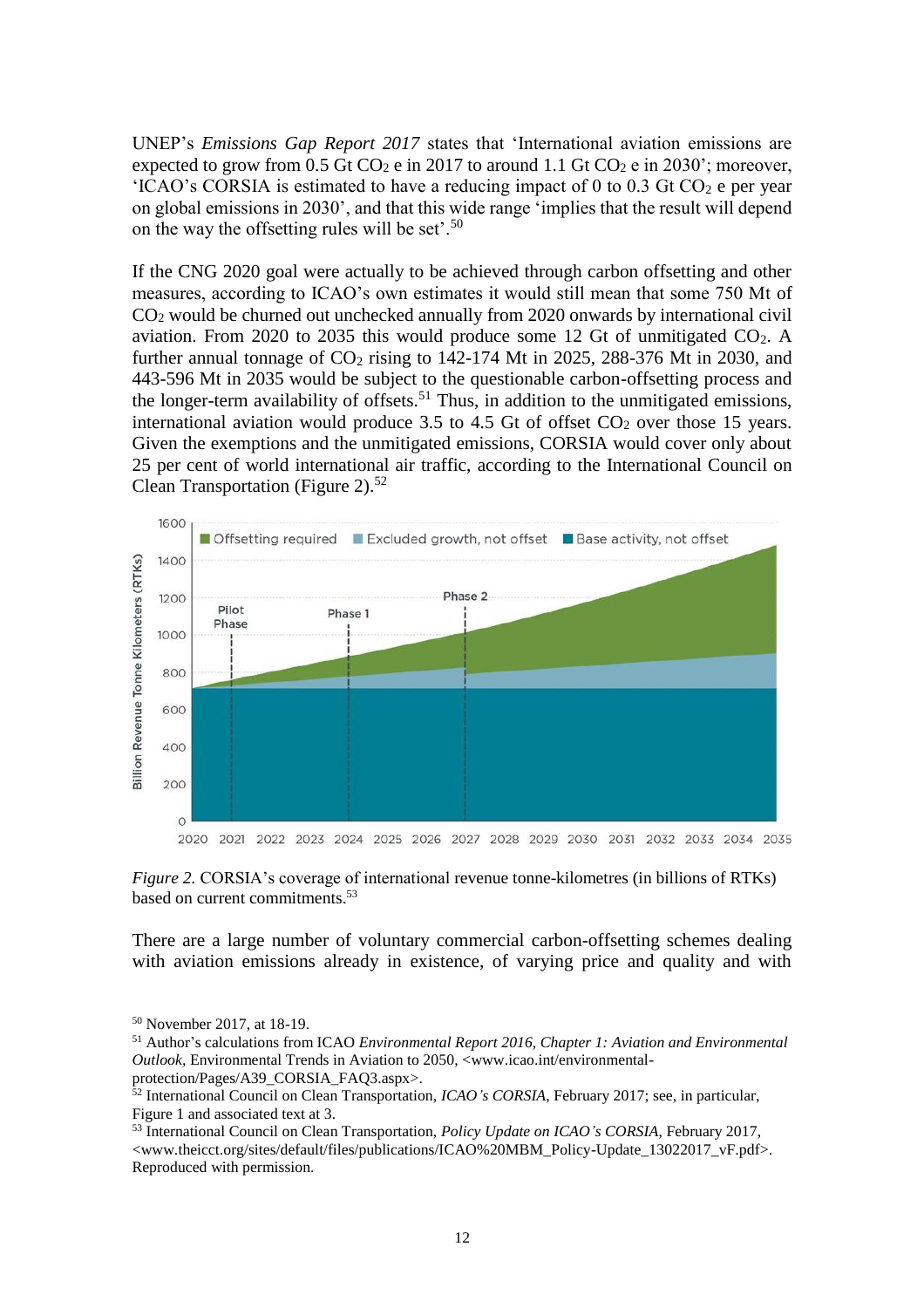relatively low participation rates.<sup>54</sup> Independent offset brokers will presumably recognize and draw attention to the unchallenged annual 750 Mt and continue to offer offsets to cover at least the difference between CNG and full emissions, but airlines with existing offset programmes may refer to their participation in CORSIA and drop their individual programmes.

According to a cost analysis conducted by the International Air Transport Association  $(IATA)$ ,<sup>55</sup> the offsetting costs related to the implementation of a global MBM scheme are expected to have a much lesser impact on international aviation than that caused by fuelprice volatility. The estimated offsetting cost in 2030 is equivalent to that of a \$2.6 rise in jet-fuel price per barrel. (Thus a \$10 rise would cost the industry about four times as much as the estimated cost of offsets in 2030.) IATA claims that, over the past decade, the standard deviation of the jet-fuel price annually has been almost \$40 per barrel, which means that airlines have managed to cope with oil-price volatility (mostly upwards) that is more than 15 times the estimated offsetting cost in 2030. It follows that CORSIA should have a minimal effect on traffic.

In summary, CORSIA is a step forward, but not a great advance towards cutting aviation GHG emissions. It took nineteen years from the Kyoto Protocol's referral of mitigation of international aviation emissions to ICAO to agree on the CORSIA framework, and it will take another three years before pilot implementation. It is by no means too early to start thinking about the design of a more substantive and climatically effective strategy for international aviation, if in parallel with implementation of CORSIA and drawing on the experience of its evolution. Awaiting experience of CORSIA's operation before initiating stronger mitigation action will simply result in 'too little, too late'. Strategic rejuvenation may benefit from a return to conceptual fundaments.

## **7. Transcending the Silos**

Aviation emissions are generally addressed from a narrow perspective, that of air transport, rather than in the broader and more appropriate context of travel and tourism, travel and business, or greening the economy as a whole.

The ICAO process has fostered disingenuous statements, such as the Air Transport Action Group's statement that 'aviation produces only 2 per cent of man-made  $CO<sub>2</sub>$  while contributing 8 per cent of the world's GDP'.<sup>56</sup> This draws attention away from the fact that international aviation's  $CO<sub>2</sub>$  contribution is comparable to the total  $CO<sub>2</sub>$  emissions of countries such as Canada, the United Kingdom, Australia, or France. More deceptively, it includes an economic spectrum for GDP much broader than that of the aviation sector, without counting the emissions generated by that wider range of economic activity.<sup>57</sup>

<sup>54</sup> S. Gössling et al., supra note 36.

<sup>55</sup> *Comments on the cost impact of a global carbon offsetting mechanism*, ICAO Assembly Working Paper, A39-WP/153, Revision No 1 (2016,; picked up by ICAO, <www.icao.int/environmentalprotection/Pages/A39\_CORSIA\_FAQ3.aspx>).

<sup>56</sup> ATAG, *Aviation: Benefits Beyond Borders*, 2016.

 $57$  There is general acceptance that aviation contributes just over 2 per cent of global  $CO<sub>2</sub>$  emissions, with international aviation at 1.4 per cent, but this may well underestimate the impact of aviation on climate change. The impact of other greenhouse gases such as methane and oxides of nitrogen could be twice that of CO2 emissions and there may well be additional impact from cirrus clouds induced by condensation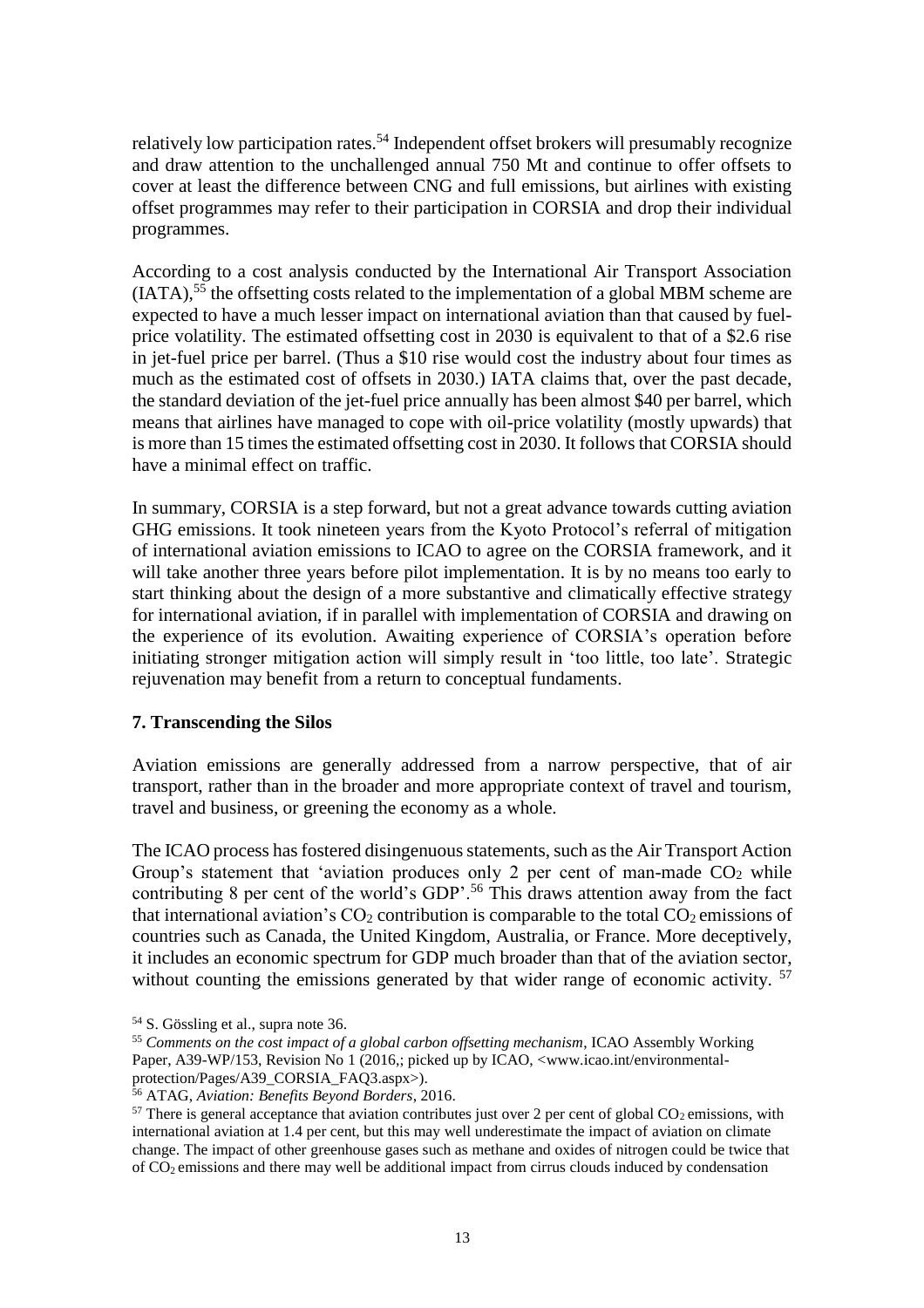Moreover, there has been no attempt by the aviation sector to assess the impact of aviation's emission-mitigation measures on the broader spectrum—rather confining it to aviation itself.

The tourism sector has produced an analysis entitled *Climate Change and Tourism: Responding to Global Challenges*. <sup>58</sup> It encompasses travel and tourism as an all-inclusive entity. A draft of this study formed the basis of the Second International Conference on Climate Change and Tourism, which was held with the participation of the World Economic Forum, in Davos, Switzerland, in October 2007, and led to the Davos Declaration. <sup>59</sup> A key conclusion was that the travel and tourism sector generated 4.95 per cent of global  $CO<sub>2</sub>$  emissions in 2005 (a similar proportion to its economic contribution in terms of GDP). Transport from global tourism generated the largest proportion of  $CO<sub>2</sub>$ emissions (75 per cent), with approximately 40 per cent of the total being caused by air transport alone. In the case of international tourism, the air-transport contribution was 60 per cent. However, while the international tourism sector continues efforts to reduce its emissions from ground transportation, accommodation, and other tourism activities, it seems largely unconcerned about the implications for the sustainability of the sector of the 60 per cent share of travel and tourism emissions from international aviation.

An important contribution to understanding the aviation-tourism silo issue has recently been published by one of the authors of the aforementioned study, Paul Peeters, in the form of a doctoral dissertation on *Tourism's Impact on Climate Change and its Mitigation Challenges*. <sup>60</sup> Basing his analysis on a global tourism and transport model, Peeters concludes that 'tourism's contribution to  $CO<sub>2</sub>$  emissions and climate change is very likely to increase for the remainder of the twenty-first century', and that 'tourism will most likely develop in a climatically unsustainable way'.<sup>61</sup> A primary driver is the growth of long- and medium-haul air transport, even taking into account the impact of CORSIA it is the 'Achilles heel' of sustainable tourism.<sup>62</sup>

While aviation clearly provides a vehicle for international trade, a parallel assessment of its proportional CO<sup>2</sup> contribution has not featured in the work of the World Trade Organization and, to the knowledge of this author, is not available elsewhere.<sup>63</sup>

Over the past several years, the international aviation sector has increasingly managed to disassociate its climate action from the UNFCCC. This was noticeable at the ICAO 2016 Assembly in language changes to draft Resolutions. The United States made a reservation

trails. However, at present the scientific community feels that more work is required to identify an appropriate metric suited to future policy measures.

<sup>58</sup> UNWTO/UNEP, 2008.

<sup>59</sup> Subsequently adopted at the UNWTO General Assembly in Cartagena de Indias, Colombia, 23-29 November 2007, and presented at the United Nations Climate Change Conference (COP13) in Bali, Indonesia, in December 2007.

 $60$  NHTV Breda University of Applied Sciences, Netherlands, November 2017. Since published in book form (ISBN: 978-94-028-0812-4).

<sup>61</sup> Ibid., at 170.

<sup>62</sup> Ibid., at 183.

 $63$  The relative contribution of air freight to international aviation capacity and hence emissions is difficult to assess because of the significant amount of carriage in the 'bellyholds' of passenger-carrying aircraft, but it is estimated as some 20 to 25 per cent.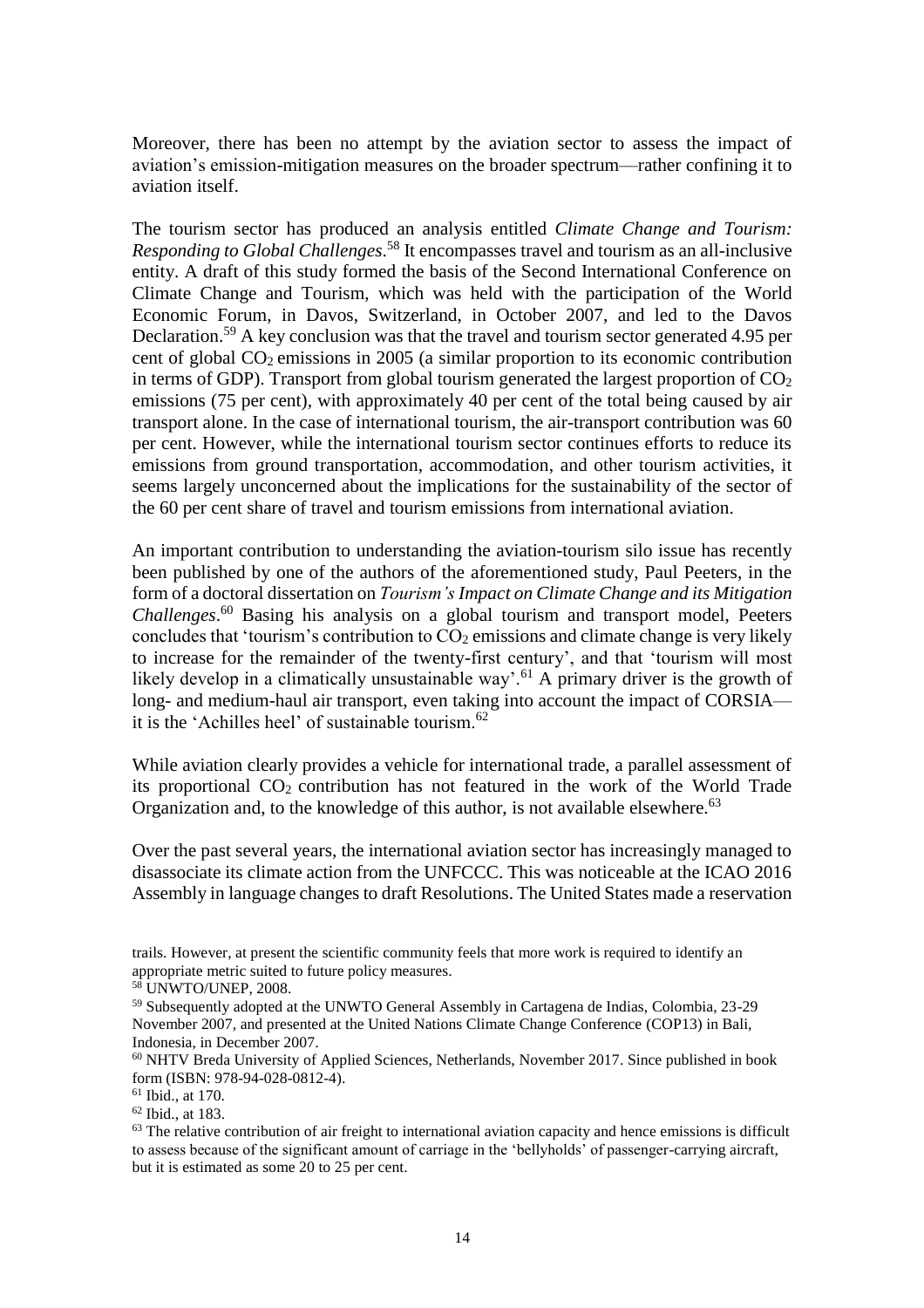to one Resolution 'because it does not consider that the principles of the international climate regime apply to ICAO, which is governed by its own regime'.<sup>64</sup> In contrast, Argentina, China, India, the Russian Federation, Saudi Arabia, and Venezuela made reservations regarding the application of CNG to developing countries and to ICAO's interpretation of CBDR. At the May 2017 intersessional meeting of the UNFCCC in Bonn, some of the latter States called for 'consistency with the Paris Agreement rulebook' and work under ICAO 'to reflect common but differentiated responsibilities'. 65

The 1999 Intergovernmental Panel on Climate Change (IPCC) special report on *Aviation and the Global Atmosphere* <sup>66</sup> was pivotal in framing ICAO action. An update in the light of more advanced scientific knowledge is overdue but, as with the above-cited development of an aspirational emissions goal in the context of limiting the increase in the global average temperature to less than 2.0/1.5ºC above pre-industrial levels, ICAO has decided not to request an update from the IPCC but rather to keep that in-house: CAEP has been given an instruction to carry out the analysis, with a report due in February 2019.<sup>67</sup>

The aviation industry is very close to, and is in effect the driver of, the ICAO process. It describes the current ICAO path as a 'licence to grow'.<sup>68</sup> ICAO and the industry repeatedly express concern regarding international aviation as a potential source for the mobilization of climate finance to other sectors<sup>69</sup> (aside from the application of CORSIA), while international aviation is in practice favourably biased, through exemption from fuel, value added, and some other taxes.<sup>70</sup> Aviation infrastructure is subsidized at many airports through the 'single till' approach, whereby some of the profits from non-aeronautical revenues, including duty-free sales, are set against landing charges.<sup>71</sup>

There is a crucial, overwhelming need to transcend the silos. Only against the much broader contributions of tourism and trade to the three pillars of sustainability (economic,

<sup>64</sup> Reservations on ICAO Assembly Resolutions may be found in ICAO Doc10075, *Assembly Resolutions in Force (as of October 2016)*.

<sup>65</sup> International Institute for Sustainable Development, IISD, 12(692) *Earth Negotiations Bulletin* (9 May 2017), Bonn Highlights, under Bunker Fuels.

<sup>66</sup> J. E. Penner, et al. (eds), Cambridge University Press.

<sup>67</sup> ICAO Council Decision (posted on internal website).

<sup>&</sup>lt;sup>68</sup> Air Transport Action Group, various publications.

<sup>69</sup> For example, ICAO Assembly Resolution A39-2, Clause 16, and ICAO Assembly Resolution A39-3, tenth Whereas Clause.

 $70$  Fuel brought in by an aircraft to a state and retained on board for departure is exempt from duties through Article 24 of the Chicago Convention. ICAO's more general policy on taxation is contained in Assembly Resolution A39-15 Appendix B and *ICAO's Policies on Taxation in the Field of International Air Transport*. Doc8632, which recommends: exemption from any tax on fuel used in international air transport operations, subject to reciprocity—which has become legally binding through the vast majority of bilateral and multilateral air services agreements that form the basis of the economic regulation of international air transport around the world; and that 'Each Contracting State shall reduce to the fullest practicable extent and make plans to eliminate as soon as its economic conditions permit all forms of taxation on the sale or use of international transport by air, including taxes on gross receipts of operators and taxes levied directly on passengers or shippers' (ICAO Council Resolution of 14 December 1993), which is also widely followed (see *Supplements* to Doc8632).

<sup>71</sup> Concept elaborated at ICAO Conference on Economic of Airports and Air Navigation Services, Montreal, 19-28 June 2000, see ANSConf-WPs 17, 30, 48 and 50.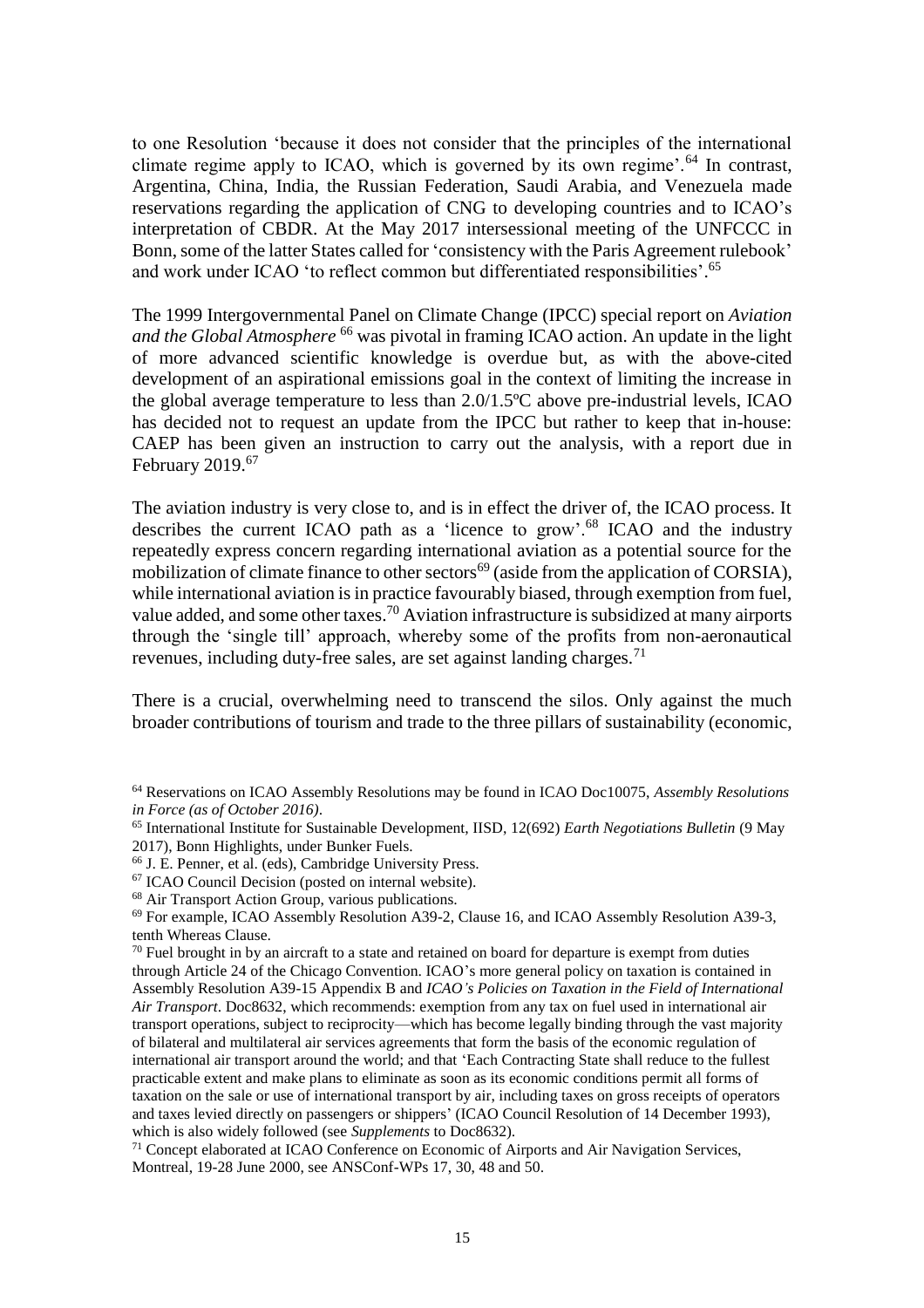social, and environmental) can a balanced, coherent role be assessed for the international aviation sector.

International aviation should be brought under the direct responsibility of States through their NDCs. Despite the evolution of the process, and particularly of considerably improved data availability, the attribution issue has not been revisited substantively since the adoption of the Kyoto Protocol in 1997. With the Protocol now effectively ending in 2020, it is time for another look. Some ways of ascription are offered below in the final section of this article (8. Attribution of Emissions to States).

The advantages of bringing international aviation into the NDCs would include:

- 1. Transcendence of the silos, through an imperative on each State to balance out the various sources of emissions in its territory (air transport compared with livestock farming, use of synthetic fertilizers, industrial processing, commercial and residential, land transport, and so on). This would be according to the situation of each country, rather than ICAO attempting to do this for a single source at a multinational level<sup>72</sup>
- 2. Choice of emission-mitigation measures would be at the discretion of individual governments in reflection of their particular circumstances.
- 3. Avoiding having to work with different mechanisms for international aviation and for various sectors domestically (including domestic aviation, which is difficult to separate from international aviation, and international and domestic airports).
- 4. Each country would take into account in its emission reductions the relationship between aviation and its other industries, including its competitiveness in tourism and trade—with aviation at a generic company-wide level (as with the application of corporate taxes).<sup>73</sup>
- 5. Each country would be in a position to create incentives for, or impose sanctions on, air carriers, as necessary under its sovereign jurisdiction.
- 6. Governments would be held directly accountable for reducing international aviation emissions, rather than indirectly through their airlines (which would avoid government 'subservience' to a global lowest common denominator).
- 7. Application of the generic CBDR principle as agreed to in Paris, rather than a different, complex, and perhaps inconsistent application for aviation alone (it would also remove the perceived conflict between the uniform application provisions of the Chicago Convention and the UNFCCC's principle of CBDR).

 $72$  For example, the contribution of aviation to economic well-being may be relatively far less for a major economy with a wide variety of commercial and industrial sectors than for a Small Island State heavily dependent on international tourism.

 $^{73}$  In this way not infringing directly on the present regime of tax exemption for international air transport, see supra note 70.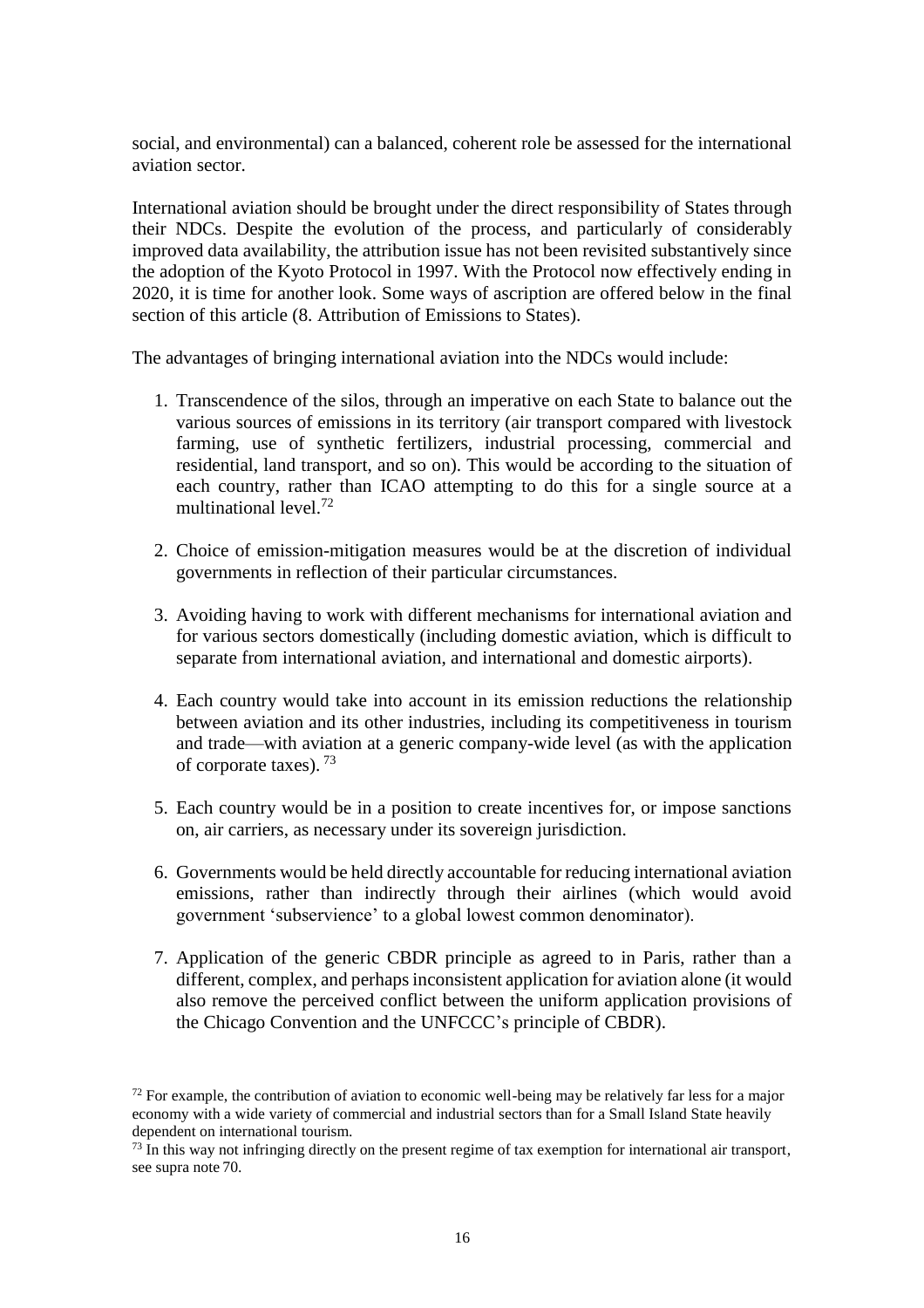- 8. Overlap and inconsistency between ICAO's Emissions Unit Criteria and the UNFCCC's carbon-offsetting provisions would be avoided (indeed the UNFCCC provisions would rightly take precedence).
- 9. There would be a reduction of concerns, and a provision of safeguards, regarding the double-counting of offsets.
- 10. Most importantly, it would not proscribe national action.

As to global governance, NDCs would obviously continue to fall within the aegis of the UNFCCC, while now taking account of international aviation. In addition, the UNFCCC would by functional definition be more appropriate than ICAO to provide guidance or directives on the criteria for determining emissions units and on the sustainability criteria for alternative fuels. Thus a hybrid arrangement may be envisaged, led by the UNFCCC but with ICAO remaining responsible for the provision of operational data and for Monitoring, Reporting and Verification. Benefits would not only include simplification and a decrease in actual and potential duplication. More fundamentally, ICAO would be released from the resource-heavy climate-policy aspects of its function, with reduced distraction from its fundamental role in safety, security, and air-traffic management.

International aviation emissions are of such a size that ascribing them to States under their NDCs would significantly increase the overall national  $CO<sub>2</sub>$  emissions of a number of countries, and, depending on the apportionment method, could have a severe impact on the carbon budget of some countries.<sup>74</sup> In some cases, the inclusion of international aviation in an NDC could simply be seen as a ratcheting up of ambition, while in others there may be a need to adjust the NDC accordingly. But a key message of this article is that international aviation needs to be brought into the mainstream of climate change regulatory control as soon as possible, if effective and economically balanced emission mitigation is to be achieved.

# **8. Attribution of Emissions to States**

Every state claims the right to determine the contribution to international aviation emissions that it is prepared to accept as its own responsibility. But it is, of course, desirable that the methodology used to determine the contribution of each state is uniform. In pursuance of transcending the silos, uniform determination should be based on generic national economic and social circumstances rather than on aviation traffic. Yet CORSIA takes the latter course.

In essence, the purchaser of any good or service is ultimately responsible as the source of the emissions. In the case of aviation, it is the passenger or the shipping initiator, but mitigation measures are generally addressed to the supplier of the good or service—and in the case of CORSIA, this is essentially the air carrier. At the same time, both the origin and destination countries, as well as the air carrier, are economic beneficiaries. In the case of aviation-related products, outgoing tourism is an import while outgoing freight is an

<sup>74</sup> For example, see Griffith University, *Global Sustainable Tourism Dashboard*, which shows aviation emissions and all CO<sub>2</sub> by country and per capita.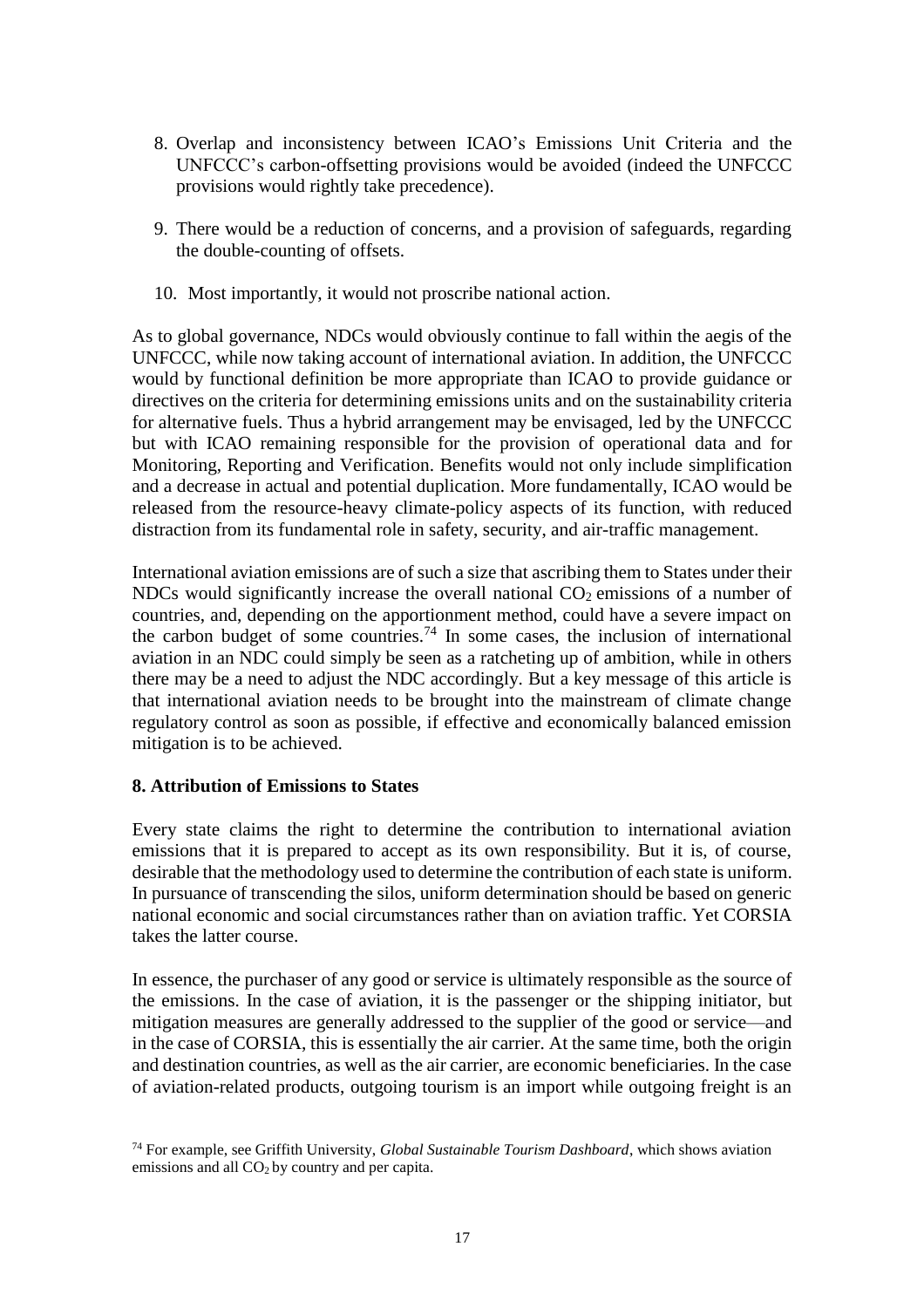export. If any part of a good or service includes imports, the relevant emissions are attributed to the exporting country, not the importing one.

Reflecting the elemental root of the emissions has become feasible in recent years in the case of international air transport, with true origin and destination data and routings for passengers and freight routinely recorded by carriers. The emissions attributed to a country could be based on the originating market for passengers (round trip, which would tend to apportion towards more wealthy countries) and origin or destination market for freight. Consolidated data could be filed without breaching privacy, and public registries could used for monitoring and verification. This approach could see the aviation sector as an innovative leader in its treatment of exported and imported emissions.

Another approach would be to build on CORSIA by dividing emission data for each flight stage, say 50:50 between the territories of the two States concerned, amalgamating the data for each and every state, and assigning responsibility accordingly. In this way, the emission data would be more closely aligned with the balance of economic benefit.

A simpler, if less rationally satisfying, approach would be to apply CORSIA provisions directly. Consistent with attribution to a service supplier, emissions would be ascribed on the basis of the 'principal place of business' of each air carrier—a well-established regulatory criterion in international aviation—into national inventories and commitments. Thus, international aviation would be treated like any other export/import business. As with the above approaches, exemptions could still apply consistent with the CORSIA framework. Indeed, the mitigation commitment defined by the MRV function of a State would simply become the responsibility of that State rather than that of its air carriers. The emissions would be assigned entirely to the origin country of the carrier concerned and none to its destinations, but this limitation has already been tacitly accepted by a large number of States in the evolution of CORSIA. There would be no specific attribution to exempted flight stages but, as with CORSIA, obligations and exemptions by flight stage, and in total, would be included in public registries in order that they could be monitored against the emission-mitigation action taken generically, or specifically for aviation, by each state concerned.

Application would be voluntary, and in the first instance applicable to (below CNG) emissions not covered by CORSIA, with ratcheting up of the CORSIA effect by interested parties as a later phase (and perhaps at some point factoring in GHG emissions other than  $CO<sub>2</sub>$ <sup>75</sup>. Ideally, co-operative frameworks would be agreed amongst interested States to establish a 'higher-level' regime, but individual state action would not be ruled out. The ICAO role would be to maintain the registry and MRV process. Limited participation, even just by the EU States, or a few other major aviation nations, could produce a larger mitigation impact than a global application of CORSIA.

IATA's concerns regarding having to deal with 'a patchwork of different regulations, taxations, and different financial systems',<sup>76</sup> perhaps over-indulged in today's era of data management, would be minimized, particularly with a single higher-level regime.

<sup>75</sup> See *supra* note 57.

<sup>76</sup> See, for example, IATA, *Carbon Offsetting Scheme for International Aviation*, *Why is a single global market-based measure necessary?*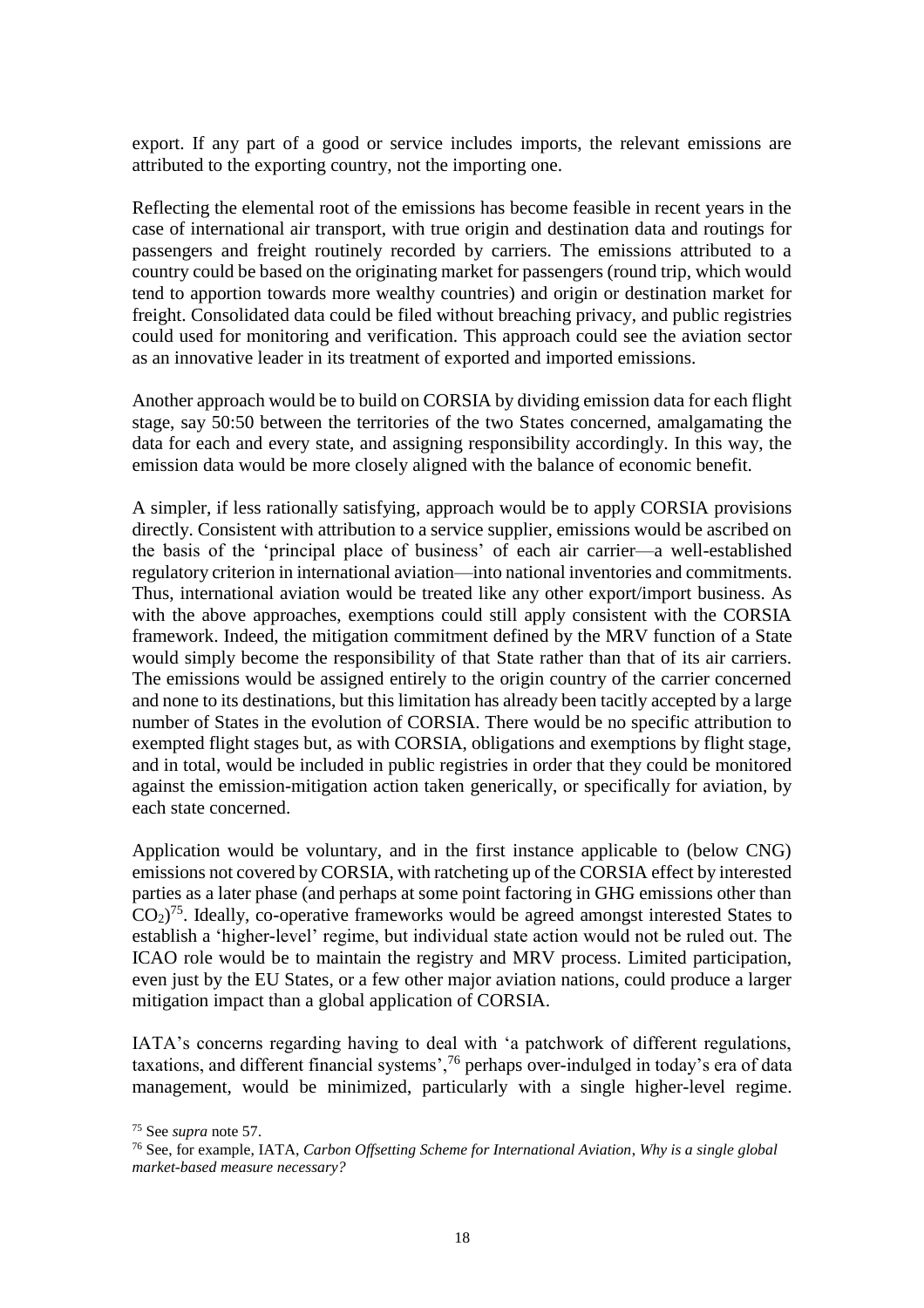Various other economic sectors are already and increasingly covered by differing carbonpricing regimes around the world, which are able to relate to each other without an overarching global accord.

Transparency is critical in ensuring action on climate change generally, and for international aviation there is a need to move forward from the opaque and secretive ICAO silo, within which many meetings, documents, and databases are closed or restricted to public view and NGO participation is severely hampered.<sup>77</sup>

The withdrawal from the Paris Agreement by the United States is immaterial to the above, since the United States would in any event have been unlikely to participate in anything more stringent than CORSIA. If the US government should withdraw from CORSIA, as is apparently being considered,<sup>78</sup> the US carriers—which strongly support the scheme<sup>79</sup> but have remained silent on the Paris Agreement—might find ways of continuing their participation outside the regulatory process.

The immediate imperative is for the creation of a multilateral dialogue on a strategic, silobreaking, overview of aviation and climate-change policy from economic, trade, tourism, and emission-mitigation perspectives, centred on but also beyond, aviation interests. Climate-change concerns are already influencing airport expansion, and there are calls for more drastic measures, such as slot constraints and fleet-capacity limits, and even for restrictions on air services.<sup>80</sup> Continued exemptions for international aviation from economic regulation of greenhouse gases (to add to tax exemptions for fuel and valueadded  $\text{tax}^{81}$ ) will only strengthen the hand of opposition to aviation expansion (the debate on a third runway for London Heathrow provides an example of how that can be effective). The concept of demand management, of rationing air transport, either directly or through infrastructure-capacity squeezing, is becoming a reality.<sup>82</sup>

An increasing apprehension in the aviation community is that the growth constraints imposed by insufficient or inadequate infrastructure and environmental concerns are playing an increasing role in inhibiting development strategy. Efficiency, at which the aviation industry in general excels, is not the same as sustainability. While civil aviation may have a positive balance in respect of the economic and social pillars of sustainability, for the time being it makes a patently negative contribution to the third pillar, environmental sustainability. Rather than a 'licence to grow', civil aviation requires a

<sup>77</sup> See for example Aoife O'Leary, supra note 34.

<sup>78</sup> US State Department email to media, including Reuters, affirming that US participation in CORSIA is 'under review' in response to questions raised in the aftermath of US notice of intended withdrawal from the Paris Agreement, June 2017.

<sup>79</sup> For example, see IATA Director General's *Report on the Global Air Transport Industry* at IATA Annual General Meeting, Cancun, Mexico, 5 June 2017*.*

<sup>80</sup> For example, Peeters, supra note 8, *Tourism's Impact*, at 18; Peter Forsyth, *The Impact of Climate Change Policies on Airline Fares, Profitability and Emission*s, Department of Economics, Monash University Clayton, Australia, June 2010; Transport and Environment, *Environmental concerns slow down airport expansion*, 8 March 2017.

<sup>81</sup> Supra note 70.

<sup>&</sup>lt;sup>82</sup> While such rationing may well occur, directly or indirectly, in individual jurisdictions, multilateral agreement on operational restrictions is extremely unlikely because of the competitive forces of trade, tourism and aviation, and market-based measures are likely to continue to be a more acceptable approach.